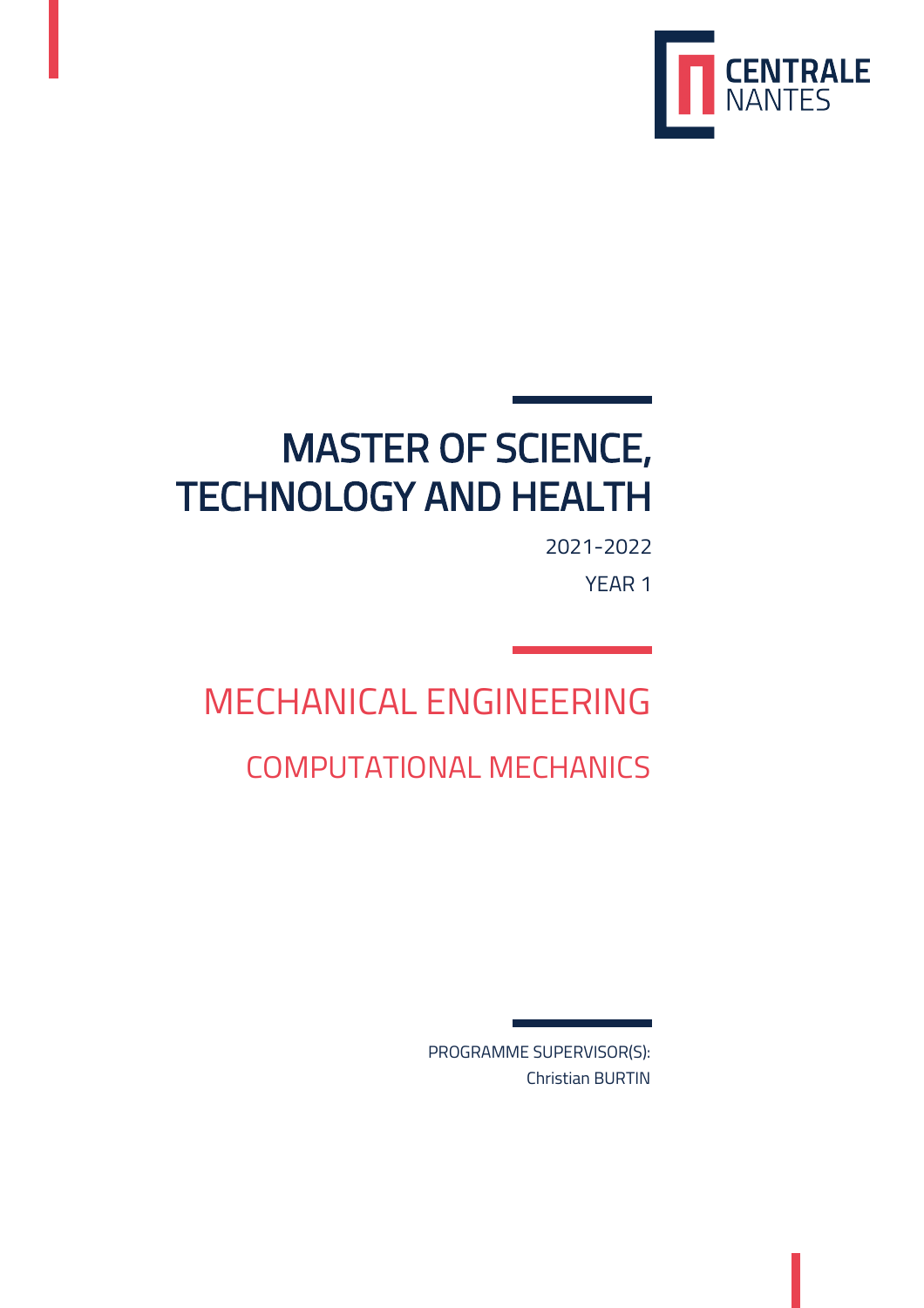

### Mechanical Engineering - Computational Mechanics

# YEAR 1 - Autumn Semester

### CORE COURSES

| Course code  | <b>Title</b>                          | <b>ECTS</b><br>Credits |
|--------------|---------------------------------------|------------------------|
| <b>ALEMO</b> | Algorithmics for Engineering Modeling | 4                      |
| <b>BUSEN</b> | <b>Business Environment</b>           |                        |
| <b>COMEC</b> | <b>Continuum Mechanics</b>            | 5                      |
| <b>CONF</b>  | Conferences                           |                        |
| FLUM1        | <b>Fluid Mechanics 1</b>              | 5                      |
| <b>NUMME</b> | <b>Numerical Methods</b>              |                        |
| <b>VIBRA</b> | Vibrations and Differential Equations |                        |

### LANGUAGE COURSES

| Course code      | <b>Title</b>                              | <b>ECTS</b><br><b>Credits</b> |
|------------------|-------------------------------------------|-------------------------------|
| CCE <sub>1</sub> | <b>Cultural and Communication English</b> | 4                             |
| ESP <sub>1</sub> | Spanish Language                          | 4                             |
| FLE <sub>1</sub> | French Language                           |                               |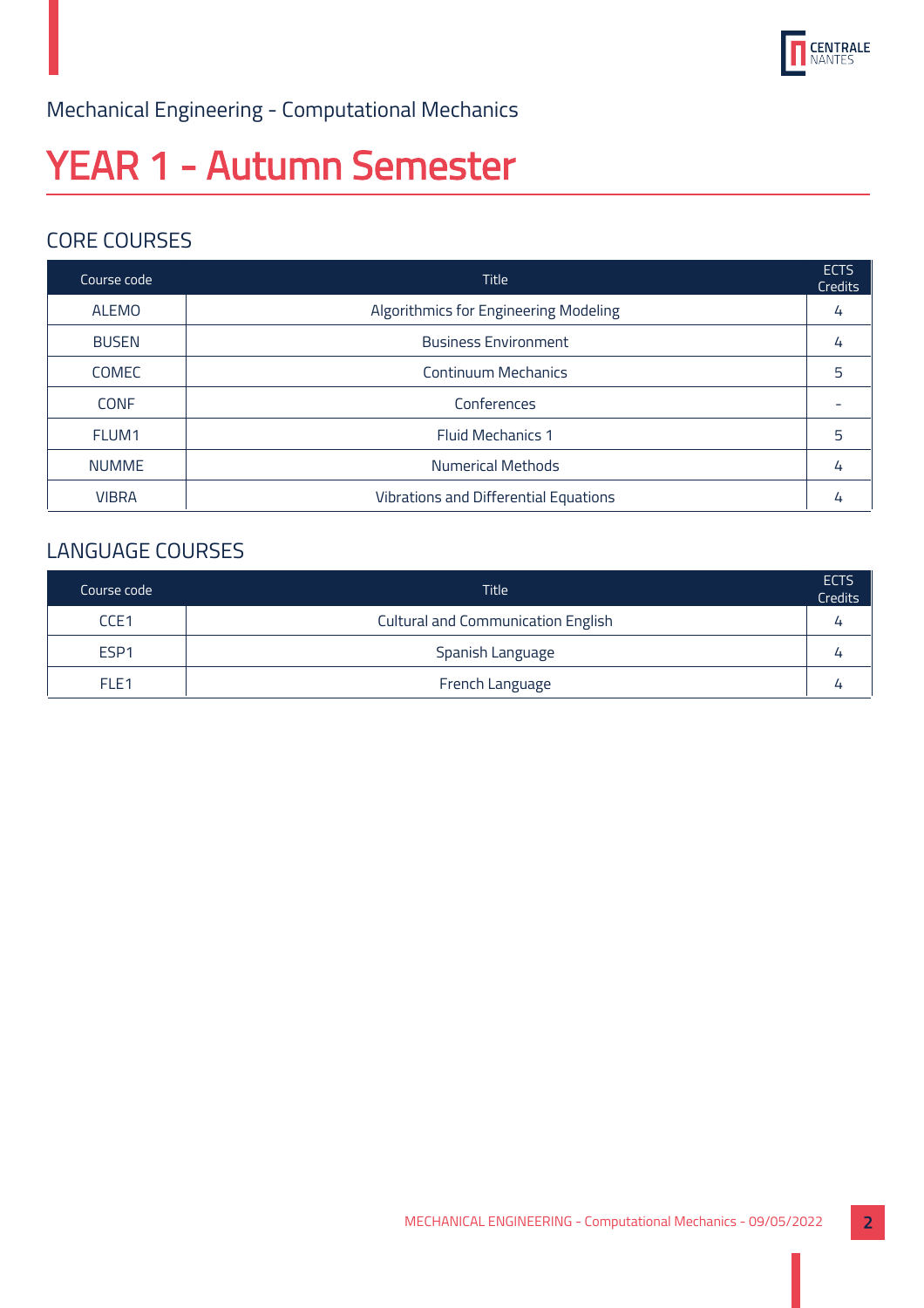

# YEAR 1 - Spring Semester

### CORE COURSES

| Course code  | <b>Title</b>                           | <b>ECTS</b><br>Credits |
|--------------|----------------------------------------|------------------------|
| <b>FLUII</b> | <b>Fluid Mechanics 2</b>               | 5                      |
| <b>INITR</b> | Conferences and Initiation to Research |                        |
| <b>NUMAN</b> | <b>Numerical Analysis</b>              | 5                      |
| <b>PROGR</b> | Programming and Algorithmics           | 4                      |
| <b>PRSTA</b> | <b>Probability and Statistics</b>      | 5                      |
| <b>STRME</b> | <b>Structural Mechanics</b>            | 5                      |

### LANGUAGE COURSES

| Course code      | <b>Title</b>                              | <b>ECTS</b><br><b>Credits</b> |
|------------------|-------------------------------------------|-------------------------------|
| CCE <sub>2</sub> | <b>Cultural and Communication English</b> |                               |
| ESP <sub>2</sub> | Spanish Language                          |                               |
| FLE <sub>2</sub> | French Language                           |                               |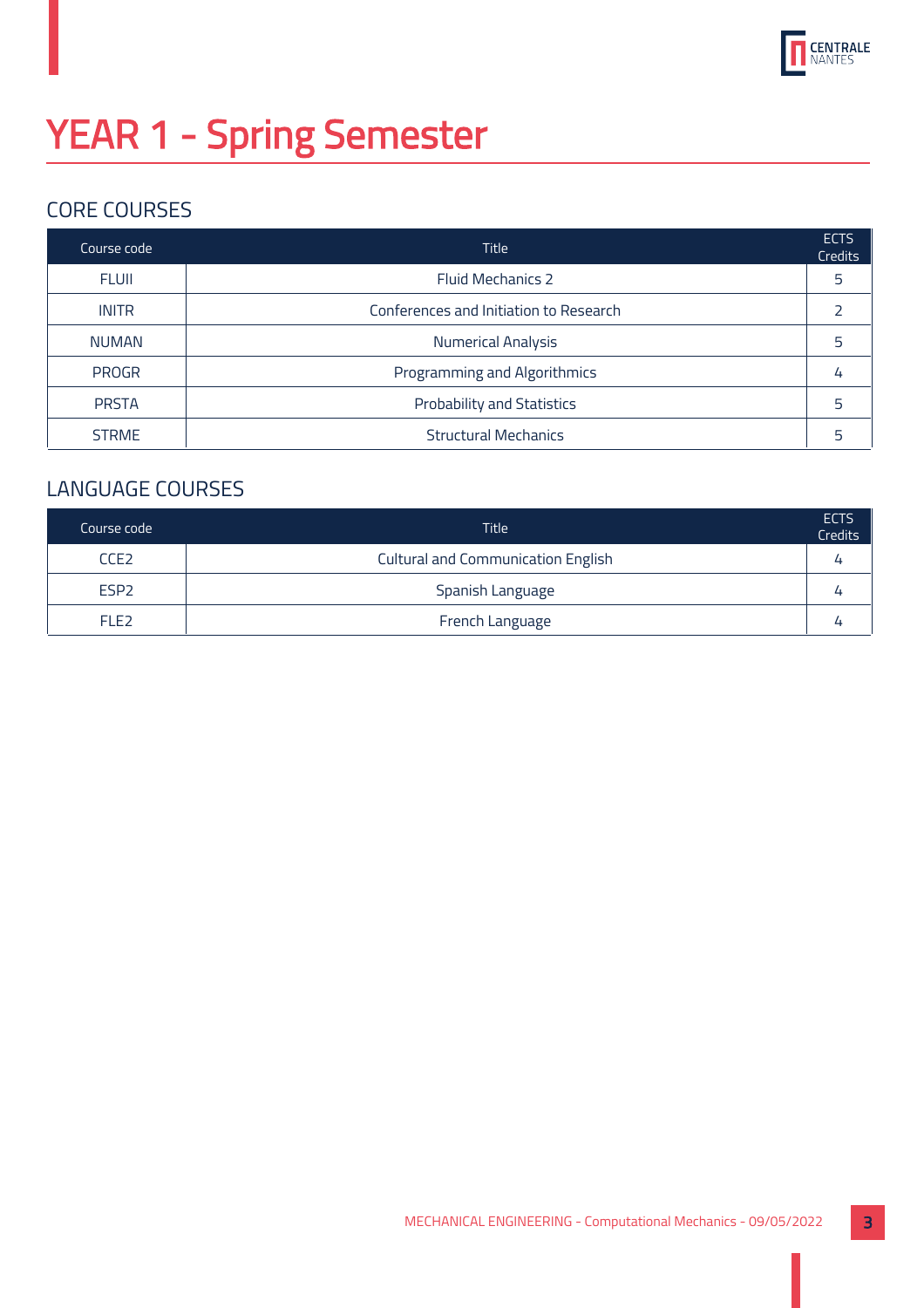

### YEAR 1 - Autumn Semester Master Programme - Mechanical Engineering - Computational Mechanics

# Algorithmics for Engineering Modeling [ALEMO]

LEAD PROFESSOR(S): Domenico BORZACCHIELLO / Jose-Vicente AGUADO

#### **Objectives**

At the end of the course the students will be able to:

- Identify and properly apply numerical methods to different engineering problems
- Understand algorithmic aspects and handle practical implementation issues
- Program and optimize algorithms in Matlab/Octave
- Use standard libraries for scientific computing in Matlab/Octave

#### Course contents

The course proposes a gentle introduction to numerical methods in scientific computing and their respective algorithms through practical problems that are often encountered in engineering applications. It will cover five fundamental topics : interpolation and differentiation, numerical quadrature, time-stepping integration techniques for ordinary differential equations, iterative solvers and nonlinear solvers.

Each topic will be presented through a practical application, that will serve as a basis to review implementation aspects as well as theoretical principles of the numerical methods involved. Several exercises in Matlab/Octave are proposed.

#### Course material

• Slides and Course Notes

• An Introduction to Programming and Numerical Methods in MATLAB

#### **Assessment**

| <b>LANGUAGE OF</b><br><b>INSTRUCTION</b> | <b>ECTS CREDITS</b> | <b>LECTURES</b> | <b>TUTORIALS</b> | LAB    | PROJECT | <b>EXAM</b> |
|------------------------------------------|---------------------|-----------------|------------------|--------|---------|-------------|
| English                                  |                     | <b>TO hrs</b>   | <b>hrs</b>       | 20 hrs | hrs     | <b>hrs</b>  |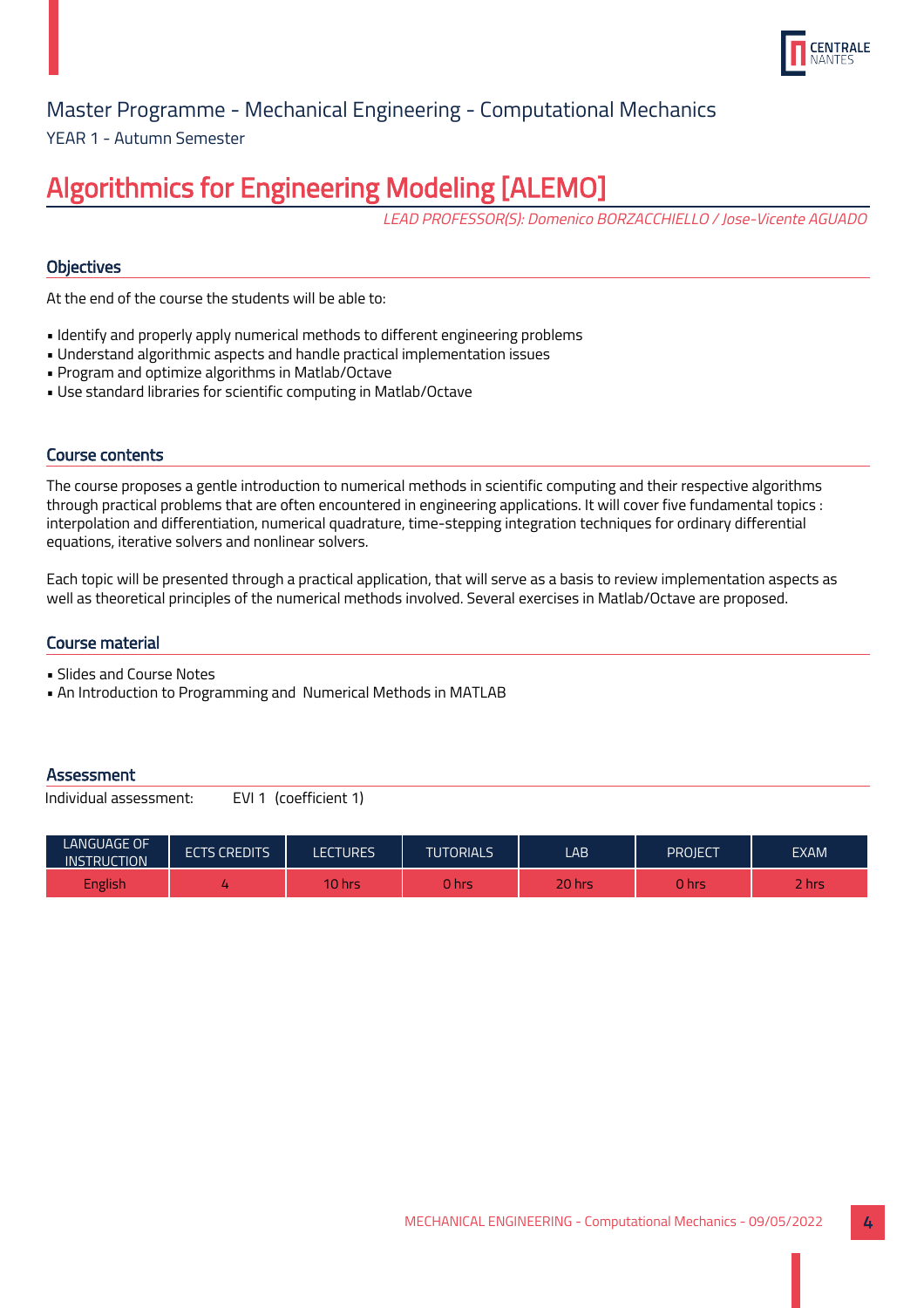

YEAR 1 - Autumn Semester

### Business Environment [BUSEN]

LEAD PROFESSOR(S): Spencer HAWKRIDGE

#### **Objectives**

- Understand the general concepts of business English and marketing principles
- Understand the principles of given business models (for example: the collaborative economy)
- Build a professional project and explore international opportunities
- Develop strategies for inter-cultural practice
- Organize, lead and participate in discussions, interviews and meetings
- Strengthen self-confidence and level of conviction
- Develop active listening and understanding to reformulate, explain and argue
- Acquire notions of corporate culture and values
- Develop well-being at work and a sense of responsibility
- Enhance team work

#### Course contents

Business Environment: exercises to explore in practice the areas of business and marketing

Field-related or inter-cultural project:

• Field-based radio project: prepare, conduct and promote interviews for ECN's radio programme: L'Heure Centralienne (http: //www.euradionantes.eu/emission/l-heure-centralienne), with the contribution of professors, doctorate students, industrial partners, industry players at fairs, etc.

• Inter-cultural project: construct a myplace4U eZoomBook, using the eZoomBook template. Devise a place branding strategy and analyse its impact on potential users of the myplace4U eZoomBook.

° BookHoof project: Write, illustrate, edit and format, using Scribus software, a vulgarisation of one of 14 Engineering Challenges of the future, pitched at teenagers. (http://www.engineeringchallenges.org/challenges.aspx). Study the business model of the book industry and how the traditional book publishing world has been disrupted by technology.

° Escape Game: Design, create and implement an escape game (including props and materials) with cultural, scientific and mathematical references and a narrative that runs through the game.

#### Course material

Written and televised press, information and digital tools, general documents business environment and company strategies. Internet conferences (Ted Talks, etc.), our own educational materials on Hippocampus (Moodle).

Our own eZoomBook template for the Intercultural project.

BOOKHOOF websites: https://bhnetwork.hypotheses.org/

http://bookhoof.org/

BUSEN padlet: https://padlet.com/spencer\_hawkridge/BUSEN

#### **Assessment**

| LANGUAGE OF<br><b>INSTRUCTION</b> | <b>ECTS CREDITS</b> | LECTURES' | <b>TUTORIALS</b> | LAB.  | <b>PROJECT</b> | EXAM |
|-----------------------------------|---------------------|-----------|------------------|-------|----------------|------|
| <b>English</b>                    |                     | 14 hrs    | 16 hrs           | 0 hrs | 0 hrs          | hrs. |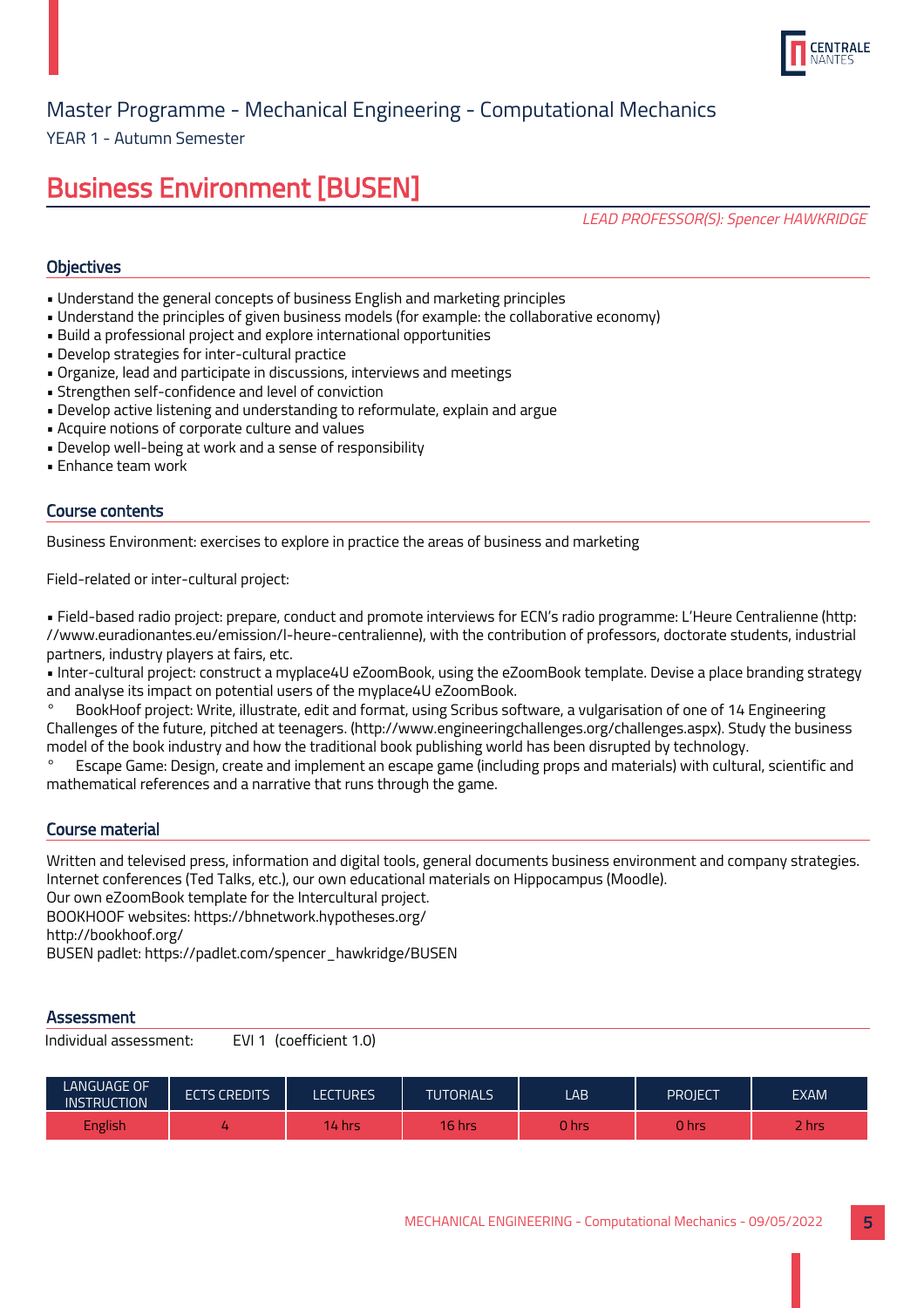

#### YEAR 1 - Autumn Semester

# Continuum Mechanics [COMEC]

LEAD PROFESSOR(S): Thomas HEUZE

#### **Objectives**

This course is an introduction to continuum mechanics, and more generally to the modelling in mechanics. The basic concepts are introduced here, which will be required for more advanced fluid and solid mechanics courses. In its second part, the course focuses on the study of the equilibrium of deformable solid bodies in linear elasticity and infinitesimal strain. This allows to supply some basic tools required for engineers to design simple mechanical systems.

The fundamental concepts introduced in this course are also useful for the courses of fluid mechanics (though recalled within it) and numerical methods (it provides models to be discretized with numerical methods) occuring during the first semester. It is also used as a basis for the course of structural mechanics occuring during the second semester for students that will have chosen the "solid" or "civil engineering" options. A last, it provides useful tools for the course of "Mechanical design analysis" to mechanically design parts.

At the end of the course (30 hours + personal work), the students will:

• understand strain and stress notions, and be able to write correctly their mathematical representation.

• know that there are different kinds of equations with different purposes (balance equations, constitutive equations, boundary conditions).

• Be able to define the problem of the equilibrium of a deformable elastic solid body in infinitesimal strain by writing a Boundary Value Problem (BVP), and to choose the right set of boundary conditions.

• know the different possible approaches available to solve that BVP, and be able to solve it.

#### Course contents

After some necessary lectures, the course is built on alternating the introduction of fundamental concepts and training examples, each lasting approximately 2hours.

The course outline is as follows:

- Mathematics for continuum mechanics
- Introduction
- Kinematics
- Stresses
- Balance equations
- Constitutive equations
- Equations of linear elasticity in infinitesimal strain

#### Course material

- Introduction to Continuum Mechanics, W. Michael Lai, David Rubin and Erhard Krempl, Elsevier, 2010.
- Continuum Mechanics, A.J.M. Spencer, Dover Publications, 2004.
- Mécanique des Milieux Continus et discrets, Handbook of N. Moës, 2011,
- Mécanique, P. Germain, 1985, Ecole Polytechnique, volumes 1 & 2.
- Introduction to the mechanics of a continuous medium, L.E. Malvern, Prentice-Hall, 1969.
- An introduction to continuum mechanics, M.E. Gurtin, Academic Press, 1981.

#### **Assessment**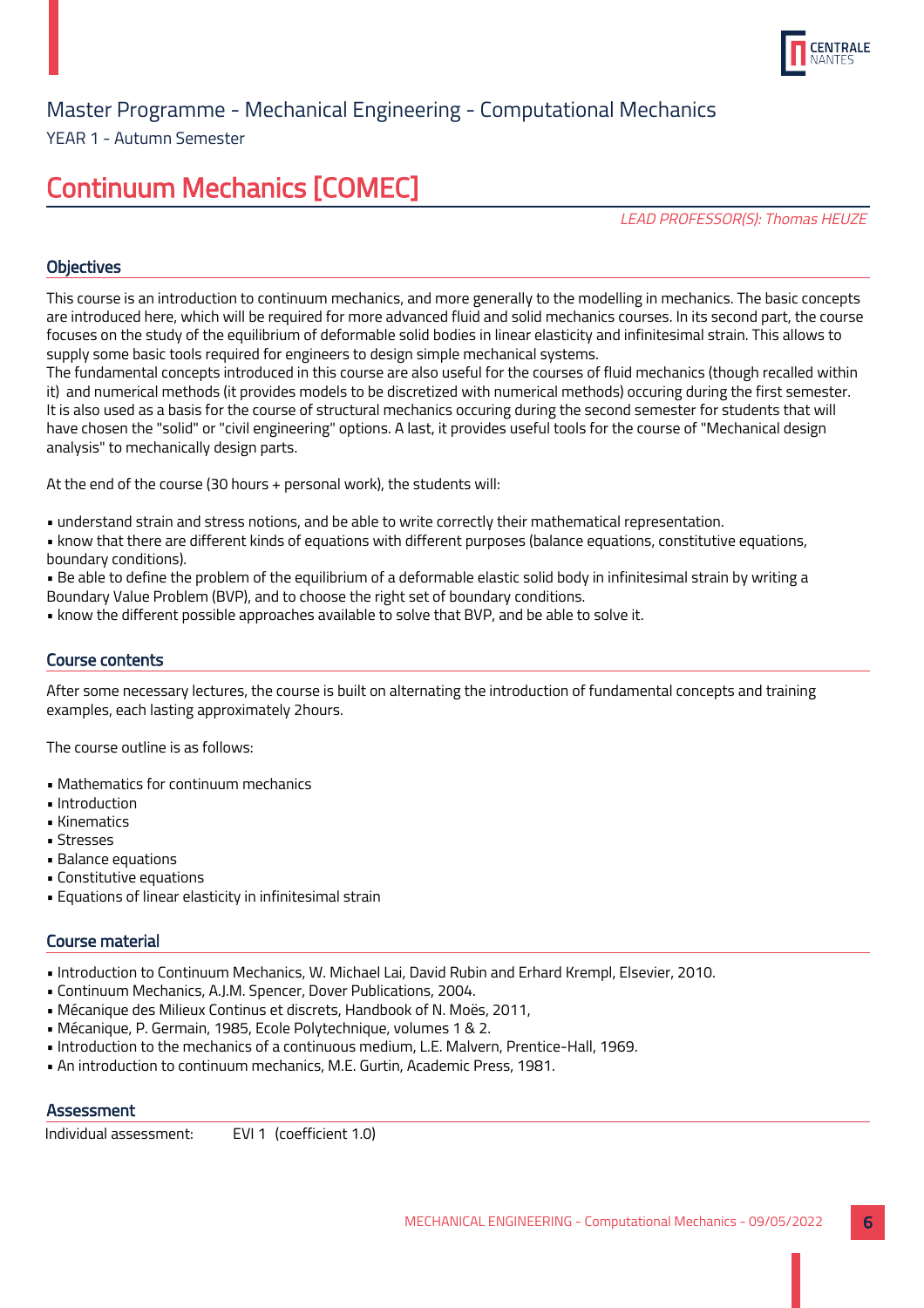

| <b>LANGUAGE OF</b><br><b>INSTRUCTION</b> | <b>ECTS CREDITS</b> | <b>LECTURES</b> | <b>TUTORIALS</b> | LAB   | PROJECT | <b>EXAM</b> |
|------------------------------------------|---------------------|-----------------|------------------|-------|---------|-------------|
| <b>English</b>                           |                     | 16 hrs          | 14.<br>hrs       | າ hrs | 0 hrs   | 2 hrs       |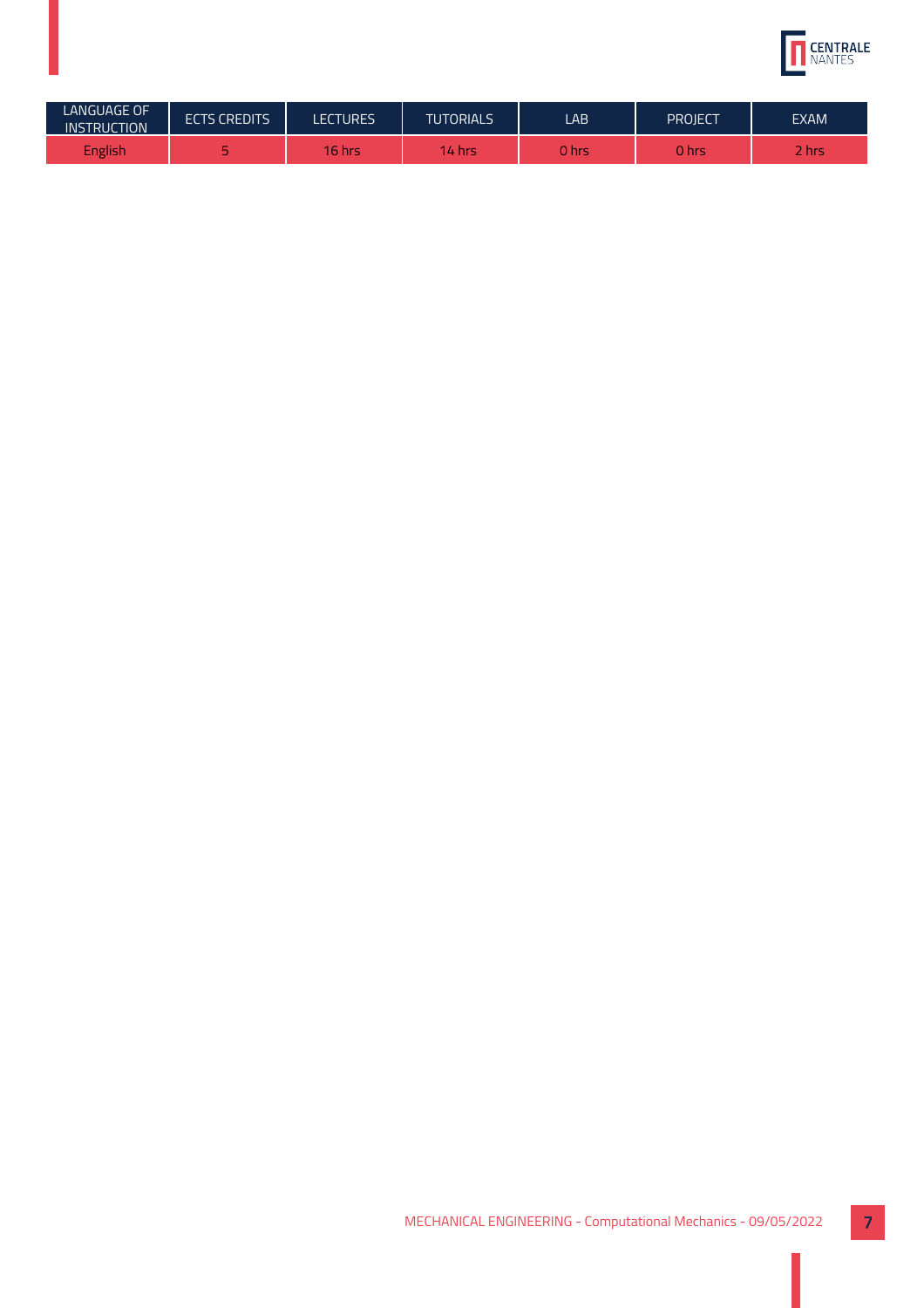

YEAR 1 - Autumn Semester

## Conferences [CONF]

LEAD PROFESSOR(S): Christian BURTIN

#### **Objectives**

how to write a report how to make a technical presentation

#### Course contents

how to write a report how to make a technical presentation homework oral defense

#### Course material

#### Assessment

| <b>LANGUAGE OF</b><br><b>INSTRUCTION</b> | <b>ECTS CREDITS</b> | <b>LECTURES</b> | <b>TUTORIALS</b> | LAB   | PROJECT | <b>EXAM</b> |
|------------------------------------------|---------------------|-----------------|------------------|-------|---------|-------------|
| English                                  | $\sim$              | 6 hrs           | 0 hrs            | ว hrs | hrs     | 0 hrs       |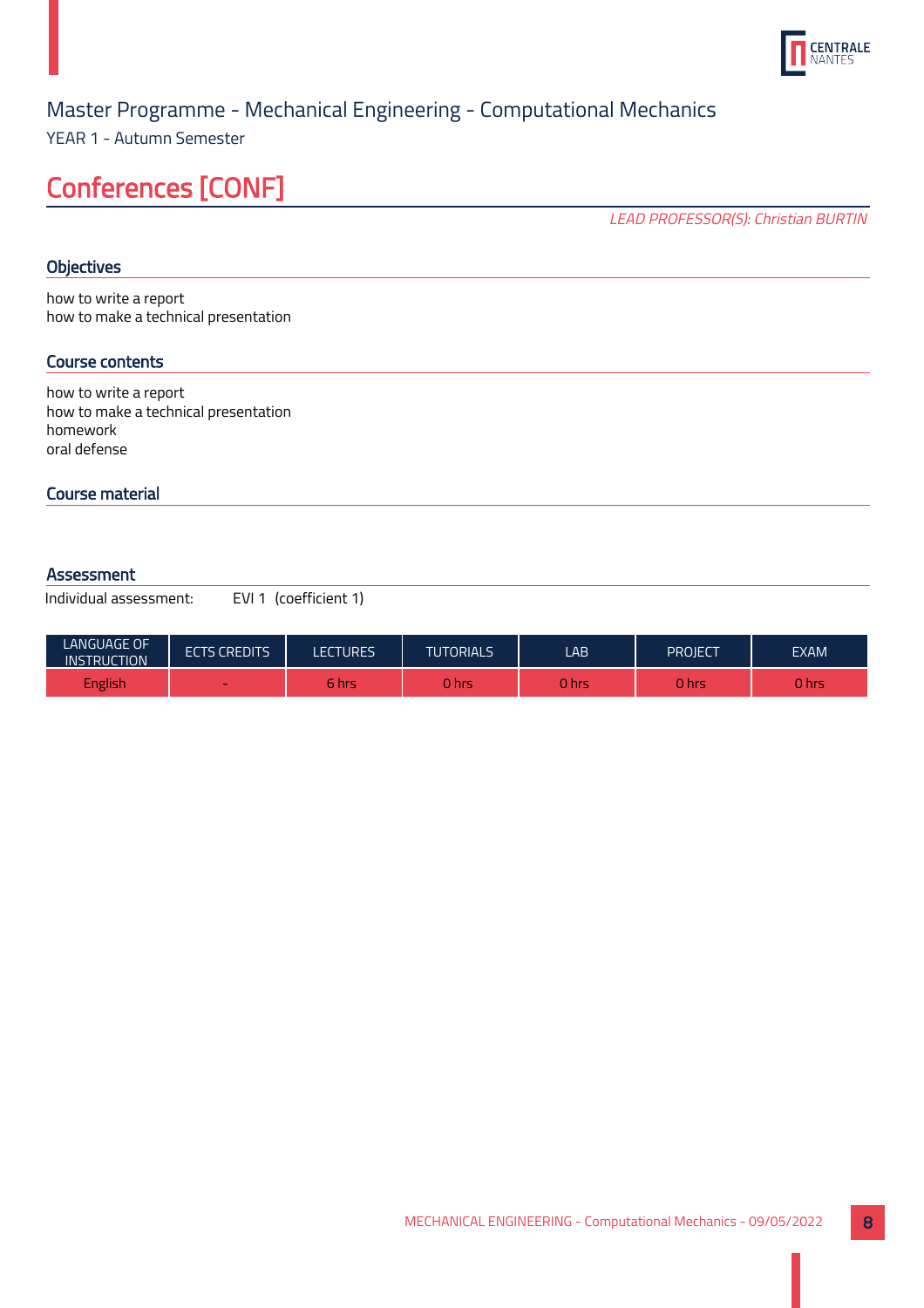

YEAR 1 - Autumn Semester

# Fluid Mechanics 1 [FLUM1]

LEAD PROFESSOR(S): Guillaume DUCROZET

#### **Objectives**

At the end of the course (30 hours + personal work) the students will be able to:

- Describe the main physical properties of a fluid.
- Identify the specificity of fluid mechanics in the continuum mechanics framework (i.e. compared to solid mechanics).
- Identify the non-dimensional numbers at play in any fluid mechanics problem and deduce how to perform experiments with appropriate similarity.
- Understand the notion of stresses and its representation through stress tensor.
- Describe the physical meaning of each term in the Navier-Stokes' equations
- Identify the different flow regimes.
- Evaluate the generalized force applied on any object in still water.
- Understand when the perfect fluid assumption is valid.

#### Course contents

This course aims to present the foundations and general principles of fluid mechanics. The lectures cover the following topics:

- Physics of fluids
- Dimensional analysis
- Stress tensors and fluids
- Navier Stokes' equations
- Flow regimes: introduction to turbulence
- Fluid statics
- Bernoulli's equation for a perfect fluid

In addition to those lectures, tutorials and lab sessions will allow the students to apply the theoretical knowledge to practical configurations.

#### Course material

- F. White, Fluid mechanics, McGraw-Hill, New York.
- B.R. Munson et al., Fundamentals of fluid mechanics, John Wiley, New York.

#### **Assessment**

| <b>LANGUAGE OF</b><br><b>INSTRUCTION</b> | <b>ECTS CREDITS</b> | LECTURES  | <b>TUTORIALS</b> | LAB   | PROJECT | <b>EXAM</b> |
|------------------------------------------|---------------------|-----------|------------------|-------|---------|-------------|
| <b>English</b>                           |                     | $44$ hrs. | 2 hrs            | . hrs | 0 hrs   | -<br>/hrs   |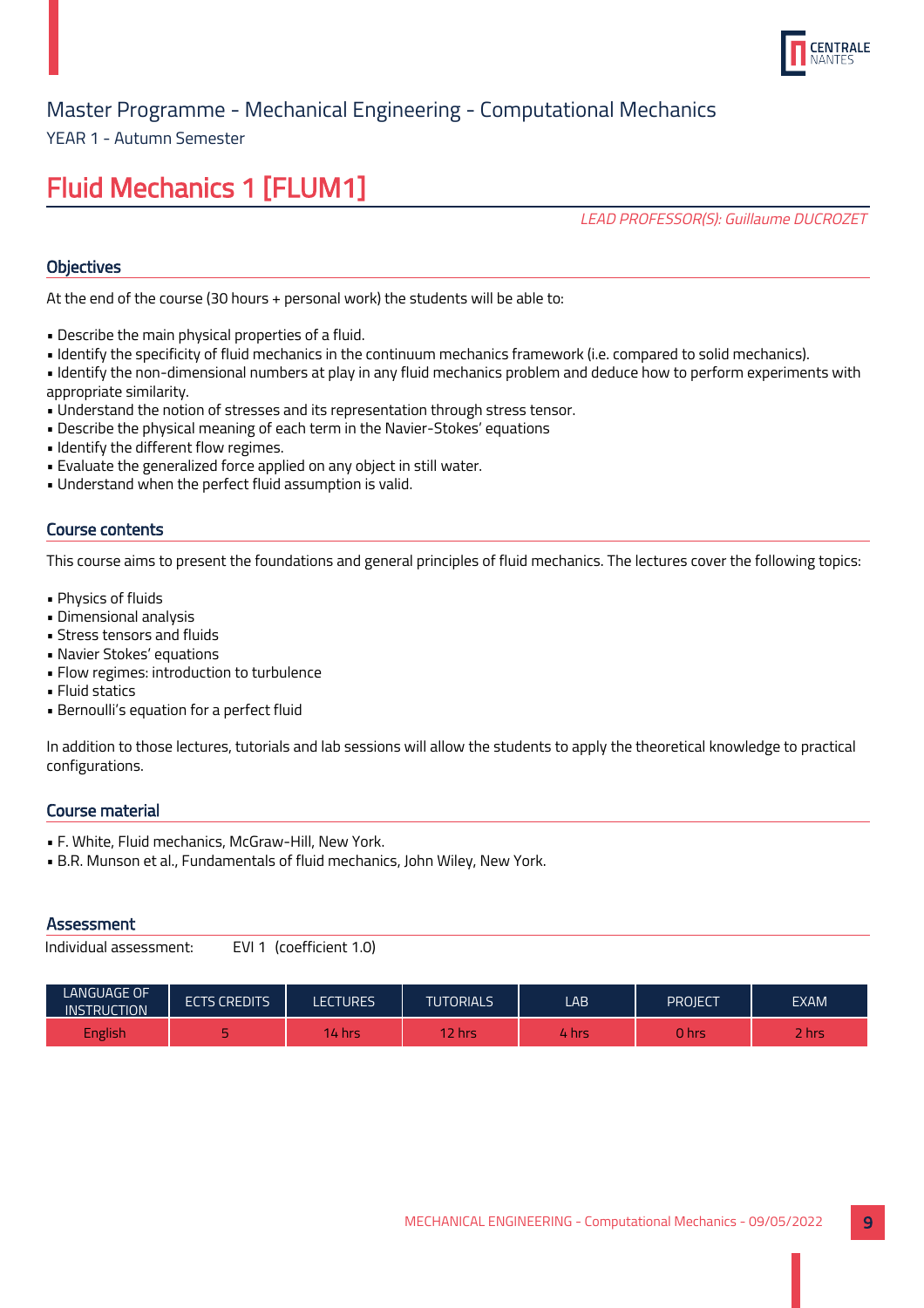

YEAR 1 - Autumn Semester

## Numerical Methods [NUMME]

LEAD PROFESSOR(S): Grégory LEGRAIN

#### **Objectives**

At the end of the course (30 hours + personal work) the students will be able to:

- Classify standard PDEs (elliptic, parabolic, hyperbolic)
- Solve simple elliptic problems by means of finite differences or finite elements
- Assess the accuracy of the schemes they use
- Program finite differences and finite elements in both 1D and 2D

#### Course contents

These lectures aim to present classical numerical methods, their features and limitations.

- Classification of PDEs
- Classification of boundary conditions, well-posedness
- Introduction to finite differences (1D, 2D)
- Introduction to finite elements (1D, 2D)

Homework and lab sessions will provide an understanding of the programming and main features of the methods.

#### Course material

- The Finite Element Method: Linear Static and Dynamic Finite Element Analysis. T.J.R. Hughes
- Numerical Methods for Engineers and Scientists. J.D. Hoffman and S. Frankel

#### **Assessment**

| <b>LANGUAGE OF</b><br><b>INSTRUCTION</b> | <b>ECTS CREDITS</b> | <b>LECTURES</b> | <b>TUTORIALS</b> | LAB    | <b>PROJECT</b> | EXAM <sup>1</sup> |
|------------------------------------------|---------------------|-----------------|------------------|--------|----------------|-------------------|
| English <sup>7</sup>                     |                     | l4 hrs          | 6 hrs            | 10 hrs | ) hrs          | <b>hrs</b>        |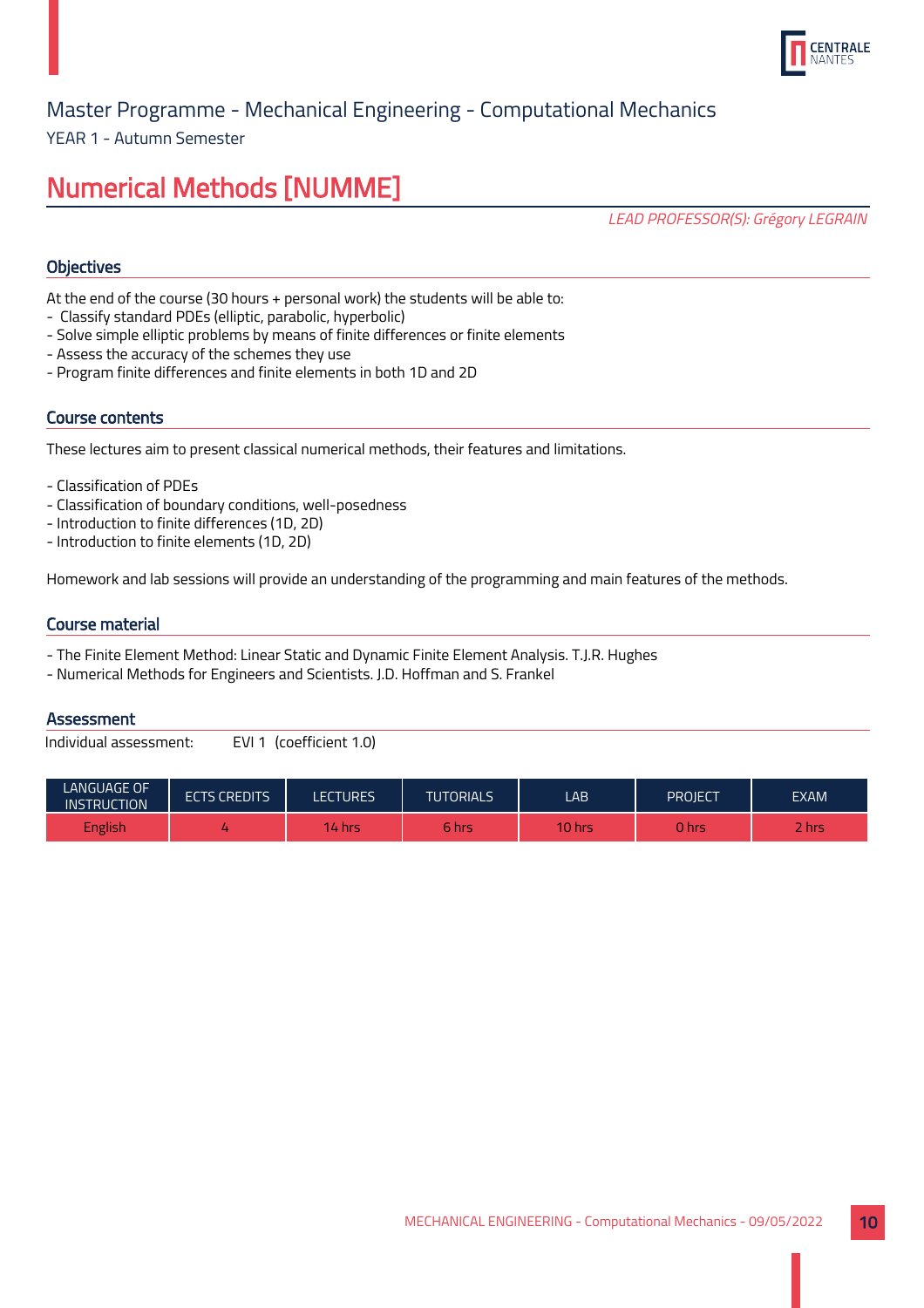

YEAR 1 - Autumn Semester

# Vibrations and Differential Equations [VIBRA]

LEAD PROFESSOR(S): Panagiotis KOTRONIS

#### **Objectives**

At the end of the course the students will be able to:

- Derive the dynamic equilibrium equation using variational principles
- Calculate the stiffness and mass matrices of discrete systems using the Lagrange equations
- Study linear vibrations about an equilibrium position
- Calculate the eigenmodes of discrete and continuum systems
- Apply the modal superposition technique
- Apply the Rayleigh-Ritz method

#### Course contents

- Discrete and continuum systems
- Hamilton principle
- Lagrange equations
- Linear vibrations about an equilibrium position
- Eigenmodal analysis
- Modal superposition technique
- Rayleigh-Ritz method

In parallel, an introduction is given on differential equations

#### Course material

- M. Geradin and D. Rixen. Mechanical vibrations (second edition). Theory and application to structural dynamics. John Wiley and Sons Ltd, 1997.

- A. K. Chopra. Dynamics of Structures. Theory and Applications to Earthquake Engineering (second edition). Prentice-Hall, 2001.

- Differential equations for engineers, Wei-Chau Xie, Cambridge

#### **Assessment**

| <b>LANGUAGE OF</b><br><b>INSTRUCTION</b> | <b>ECTS CREDITS</b> | <b>LECTURES</b> | <b>TUTORIALS</b> | LAB   | PROJECT | <b>EXAM</b> |
|------------------------------------------|---------------------|-----------------|------------------|-------|---------|-------------|
| English                                  |                     | $16$ hrs        | 14 hrs           | 0 hrs | hrs     | <b>hrs</b>  |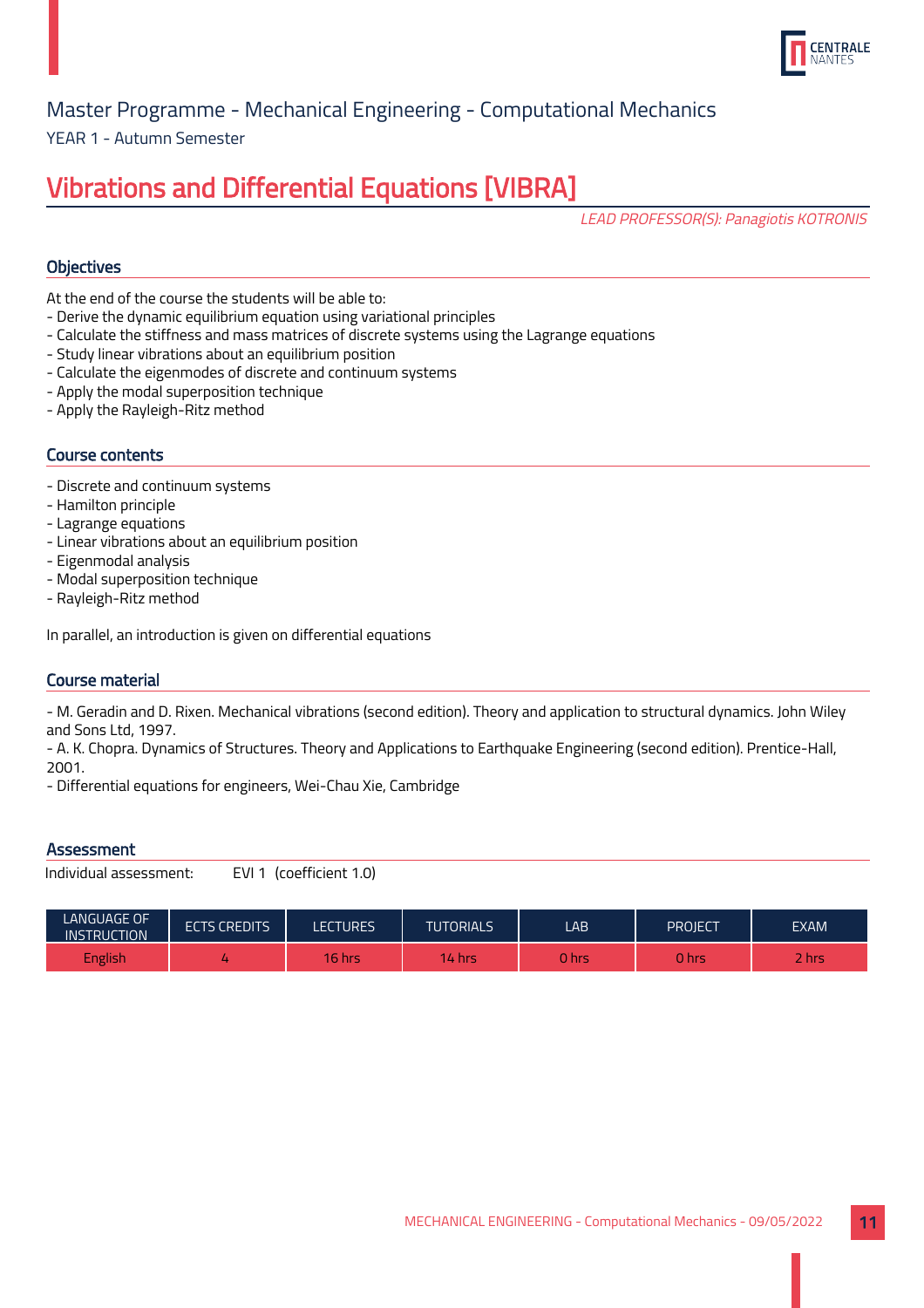

YEAR 1 - Autumn Semester

# Cultural and Communication English [CCE1]

LEAD PROFESSOR(S): Spencer HAWKRIDGE

#### **Objectives**

Introduction to Cultural and Communicational English:

- Understand the general concepts of communication English (different levels of language, etc.)
- Build a communicational project
- Develop strategies for enhanced interaction
- Organize, lead and participate in discussions, interviews and meetings
- Behavioral skills in an inter-cultural environment:
- Strengthen engagement and level of conviction
- Develop a capacity to explain and argue
- Acquire notions of corporate culture and values
- Enhance team work

#### Course contents

Cultural and Communicational English: exercises to explore in practice the areas of culture and communication Inter-cultural project (for example, documentary project, publishing project: construct a work of fiction or of educational value and experience the complete publishing process)

VEC (Virtual Environmental Challenge) Challenge - international competition to design an Eco-campus with participants from French and foreign universities.

#### Course material

Written and televised press, information and digital tools, general documents, business environment and company strategies. Internet conferences (Ted Talks, etc.), our own educational materials on Hippocampus (Moodle). Our own eZoomBook template for the Intercultural project.

VEC padlet and PMooc ('The stories we live by' - Professor Arran Stibbe lecturing on Ecolinguistics)

#### **Assessment**

| LANGUAGE OF<br><b>INSTRUCTION</b> | <b>ECTS CREDITS</b> | <b>LECTURES</b> | <b>TUTORIALS</b> | LAB         | PROJECT | <b>EXAM</b> |
|-----------------------------------|---------------------|-----------------|------------------|-------------|---------|-------------|
| English                           |                     | 0 hrsi          | 64 hrs           | <b>Thrs</b> | 0 hrs   | 0 hrs       |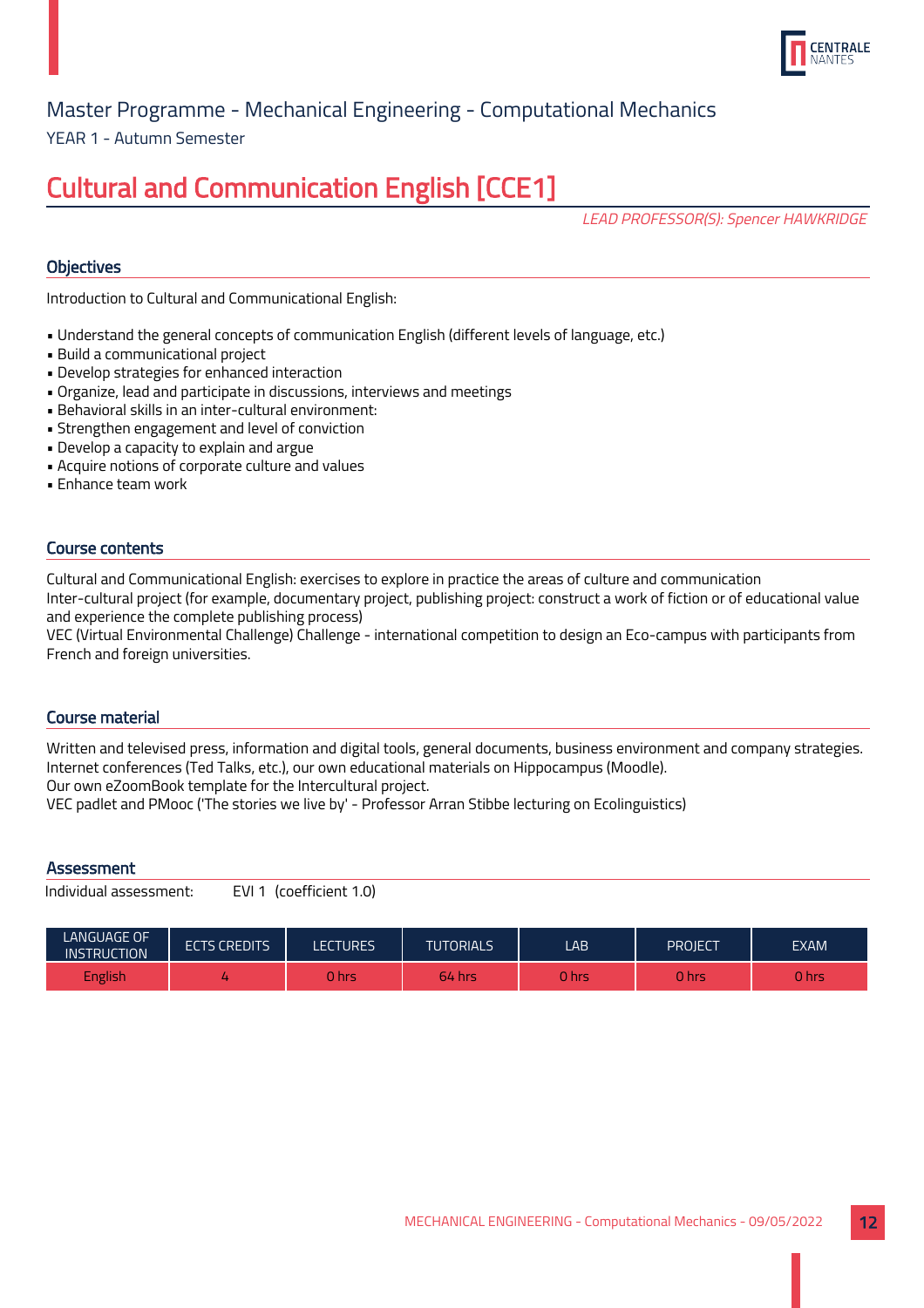

YEAR 1 - Autumn Semester

# Spanish Language [ESP1]

LEAD PROFESSOR(S): Marta HERRERA

#### **Objectives**

For beginners:

Practice and reinforcement of the five skills (oral and written expression and comprehension as well as interaction) Acquisition of vocabulary and linguistic structures

Be able to talk about yourself and those around you

Be able to express oneself during daily activities

Know how to give your opinion

For advanced students:

Practice and reinforcement of the five skills (oral and written expression and comprehension as well as interaction) Acquisition of specialised vocabulary Be able to understand the essential content of concrete or abstract subjects including a technical discussion Be able to communicate spontaneously and fluently

Be able to express oneself in a clear and detailed manner, to express an opinion on a topical subject

#### Course contents

For beginners:

Personal environment (introduce yourself, express yourself, your tastes, your character, your hobbies, etc.), your surroundings (friends, family, location, climate), your interests (sports, leisure) Present tense (regular and irregular) Language patterns to express habit, obligation, "gustar" and its equivalents, Possessive adjectives Differences between "es", "está", "hay" Use of "por" and "para" Adverbs and frequency patterns Numeral adjectives

For advanced students: Knowledge of the Hispanic world (economic, technical, cultural and social environment) Present tense (regular and irregular) Imperative Past tenses Direct / indirect style Future tense Conditional tense Present and past subjunctive moods

#### Course material

Preparation manuals, our own tailor-made documents, written and internet press, general civilization documents, digital tools

#### **Assessment**

| <b>LANGUAGE OF</b><br><b>INSTRUCTION</b> | <b>ECTS CREDITS</b> | <b>ECTURES</b> | <b>TUTORIALS</b> | LAB   | <b>PROJECT</b>   | <b>EXAM</b> |
|------------------------------------------|---------------------|----------------|------------------|-------|------------------|-------------|
| <b>English</b>                           |                     | 0 hrs          | 64 hrs           | 0 hrs | 0 <sub>hrs</sub> | 0 hrs       |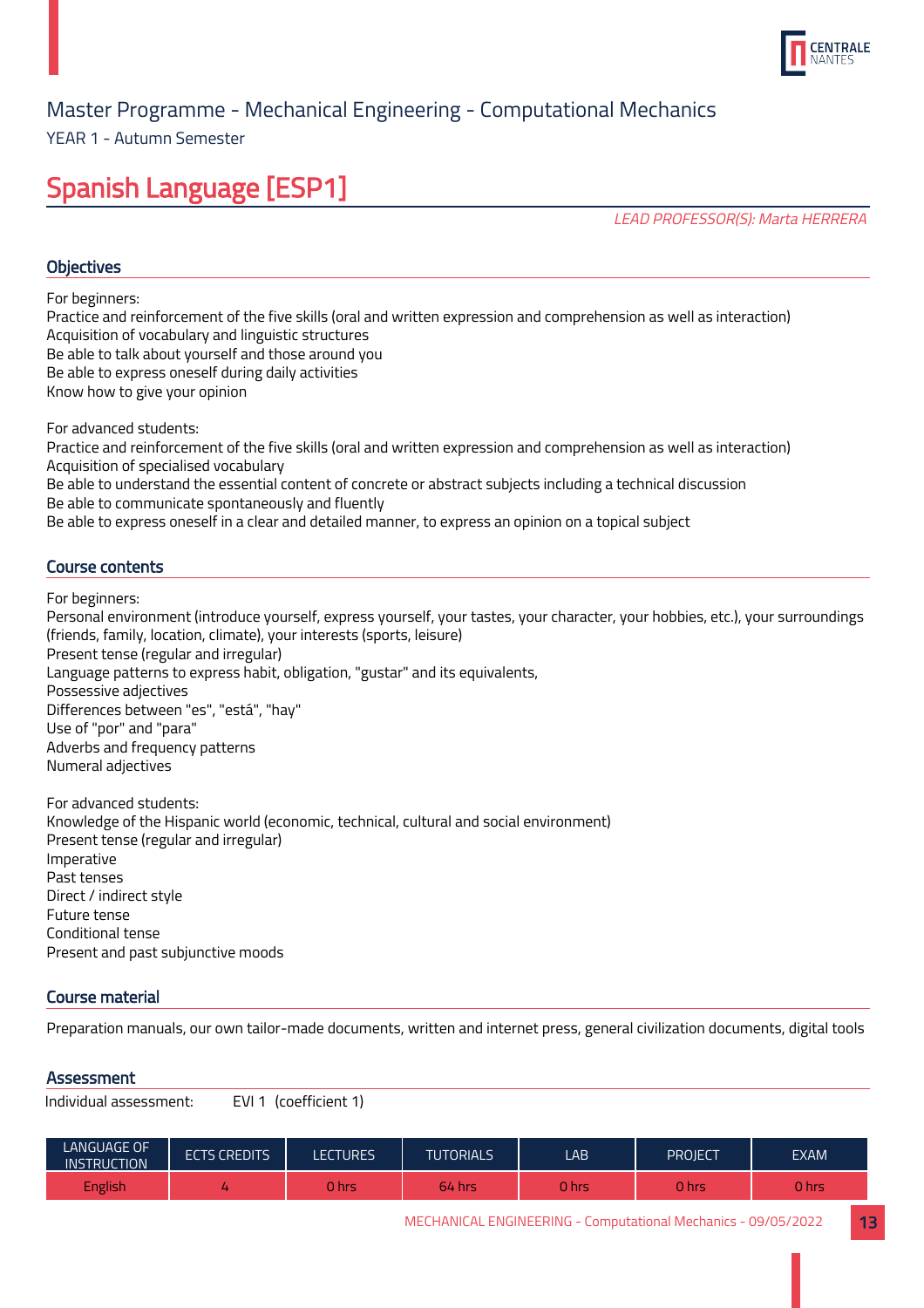

YEAR 1 - Autumn Semester

# French Language [FLE1]

LEAD PROFESSOR(S): Silvia ERTL

#### **Objectives**

The objective is to familiarize the learner with the French language and French culture through an entertaining task-based communicative language teaching, focused on speaking combined with:

- Phonetics
- Self-correcting exercises on our learning platform
- Learning Lab activities
- Project work
- Tutoring

Course objectives include the acquisition and reinforcement of vocabulary, syntax, and pronunciation by both traditional means and through the use of digital resources.

Students will learn general French, develop language skills of oral and written comprehension and expression.

After completing this course (32 hours + personal work), the students will be able to communicate in spoken and written French, in a simple, but clear manner, on familiar topics in the context of study, hobbies etc. Another important goal of this course is to introduce the student to French culture. At the end of the course (2 semesters), complete beginners can achieve an A1 level and some aspects of the A2 of The Common European Framework of Reference for Languages. More advanced students may aim for B1/B2 levels.

#### Course contents

Full range of practical communication language exercises: reading comprehension, listening comprehension, written expression, oral expression.

Learners will be able to use the foreign language in a simple way for the following purposes:

- 1. Gving and obtaining factual information:
- personal information (e.g. name, address, place of origin, date of birth, education, occupation)

• non-personal information (e.g. about places and how to get there, time of day, various facilities and services, rules and regulations, opening hours, where and what to eat, etc.)

2. Establishing and maintaining social and professional contacts, particularly:

- meeting people and making acquaintances
- extending invitations and reacting to being invited
- proposing/arranging a course of action

• exchanging information, views, feelings, wishes, concerning matters of common interest, particularly those relating to personal life and circumstances, living conditions and environment, educational/occupational activities and interests, leisure activities and social life

3. Carrying out certain transactions:

- making arrangements (planning, tickets, reservations, etc.) for travel, accommodation, appointments, leisure activities
- making purchases
- ordering food and drink

#### Course material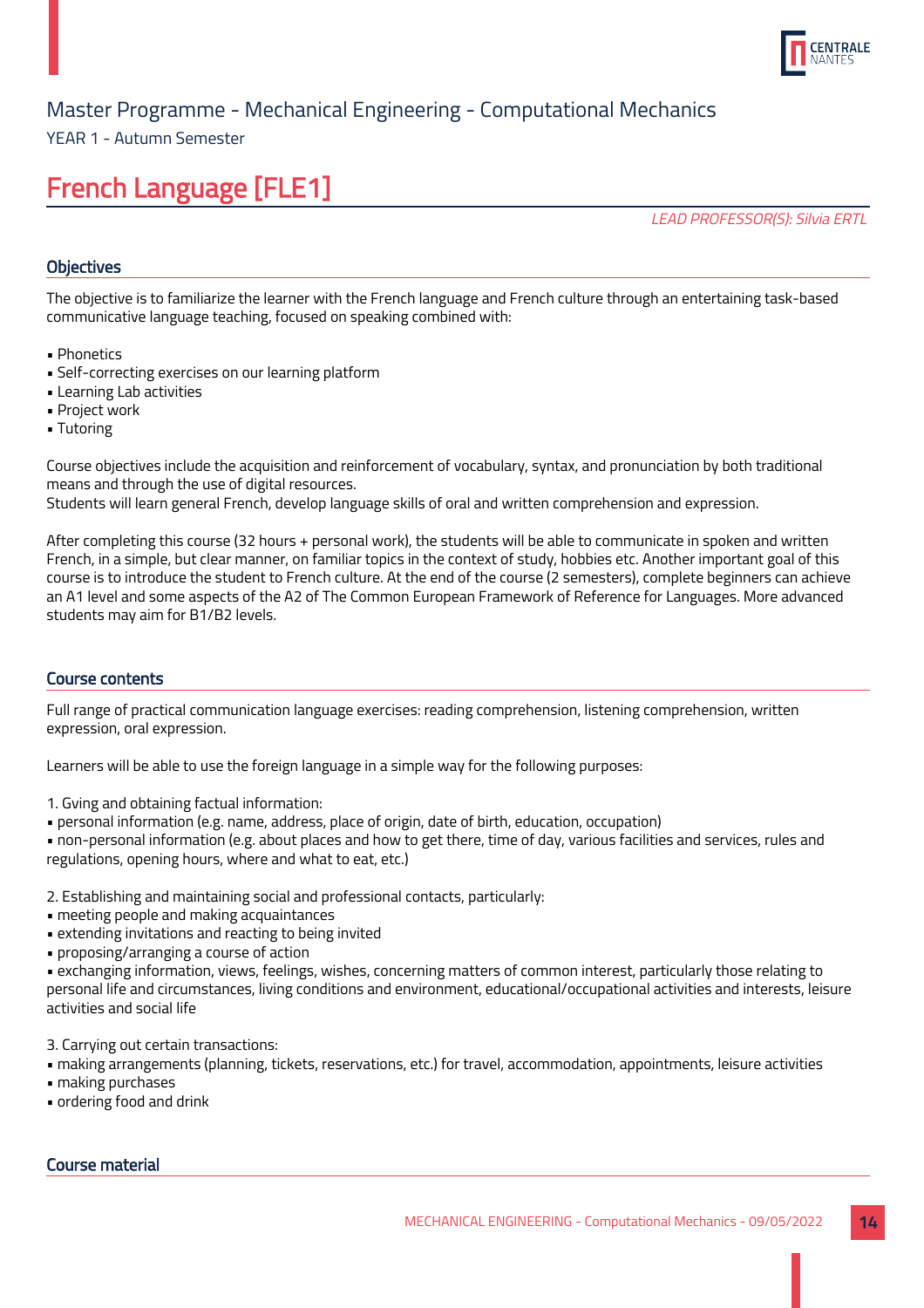

Preparation manuals, our own tailor-made documents, written and televised press, internet, general civilization documents, digital tools, our own educational materials on Hippocampus (Moodle).

#### Assessment

| LANGUAGE OF<br><b>INSTRUCTION</b> | <b>ECTS CREDITS</b> | <b>LECTURES</b> | <b>TUTORIALS</b> | LAB   | PROIECT | <b>EXAM</b> |
|-----------------------------------|---------------------|-----------------|------------------|-------|---------|-------------|
| English                           |                     | 0 hrs           | 64 hrs           | 0 hrs | 0 hrs   | 0 hrs       |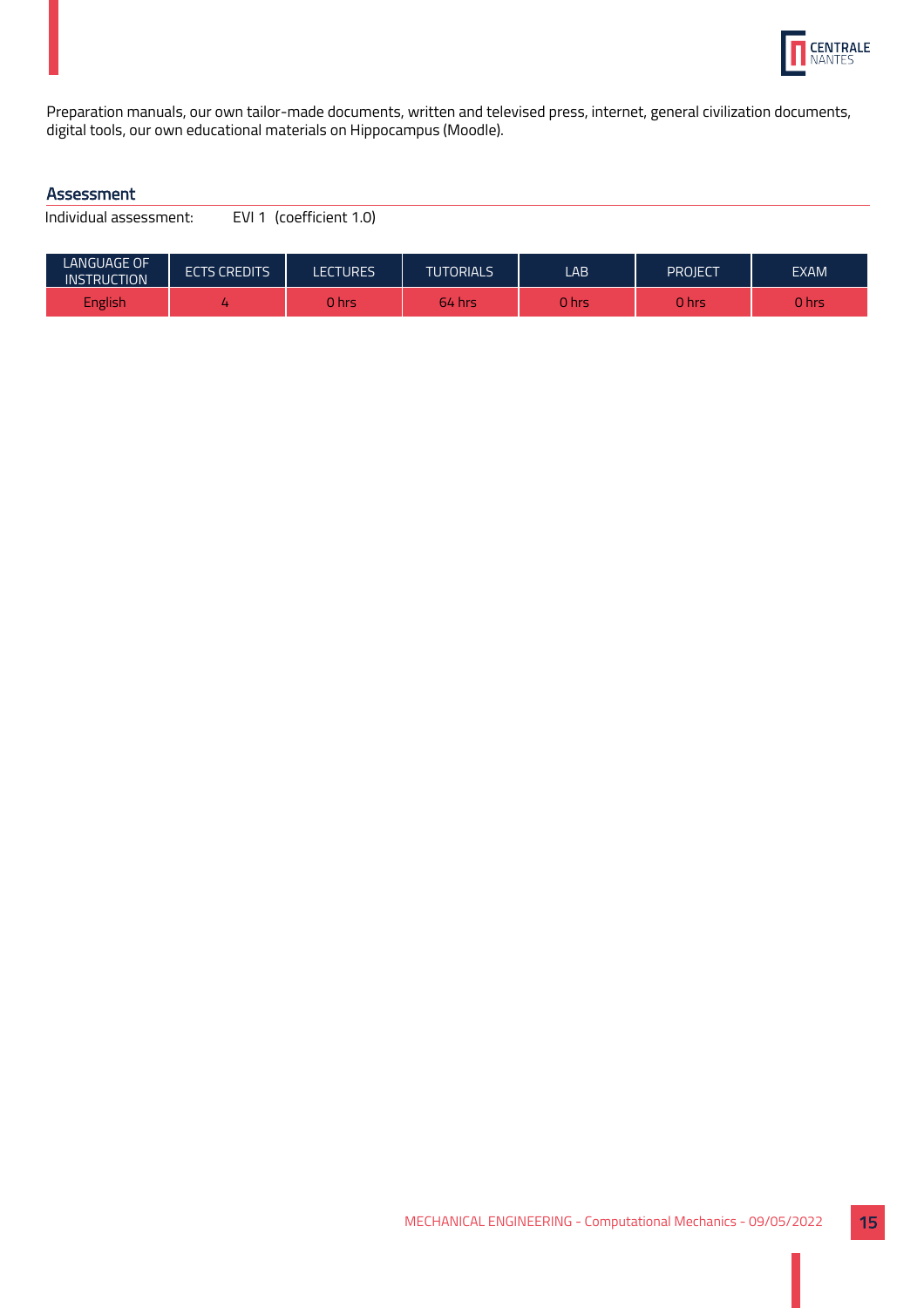

YEAR 1 - Spring Semester

# Fluid Mechanics 2 [FLUII]

LEAD PROFESSOR(S): Guillaume DUCROZET

#### **Objectives**

At the end of the course (30 hours + personal work) the students will be able to:

- Apply the potential flow theory to simple configurations in fluid dynamics.
- Identify the limitations of the potential flow theory.
- Identify the sources of head loss in an internal flow.
- Evaluate the necessary power of a pump in a hydraulic system.
- Calculate the forces exerted on an object in a flow using Euler's theorem.
- Design experimental facilities for head loss identification and force measurements.

#### Course contents

This course is a follow-up to 'Fluid Mechanics 1', which presents the fundamentals and general principles of fluid mechanics. The aim is now to provide simple tools/formula to extract global information which is useful from an engineering point of view for fluid mechanics problems. The lectures cover the following topics:

- Potential flows
- Transport theorems and integral balances in fluid mechanics
- Head losses and the generalized Bernoulli's equation
- Momentum balance: Euler's theorem

In addition to those lectures, tutorials and lab sessions (4 3h-lab sessions) will allow the students to apply the theoretical knowledge to practical configurations.

#### Course material

- F. White, Fluid mechanics, McGraw-Hill, New York.
- B.R. Munson et al., Fundamentals of fluid mechanics, John Wiley, New York.

#### **Assessment**

| <b>LANGUAGE OF</b><br><b>INSTRUCTION</b> | <b>ECTS CREDITS</b> | <b>LECTURES</b> | <b>TUTORIALS</b> | LAB    | PROJECT | <b>EXAM</b> |
|------------------------------------------|---------------------|-----------------|------------------|--------|---------|-------------|
| <b>English</b>                           |                     | 3 hrs           | $10$ hrs         | 12 hrs | U hrs   | <b>Rhrs</b> |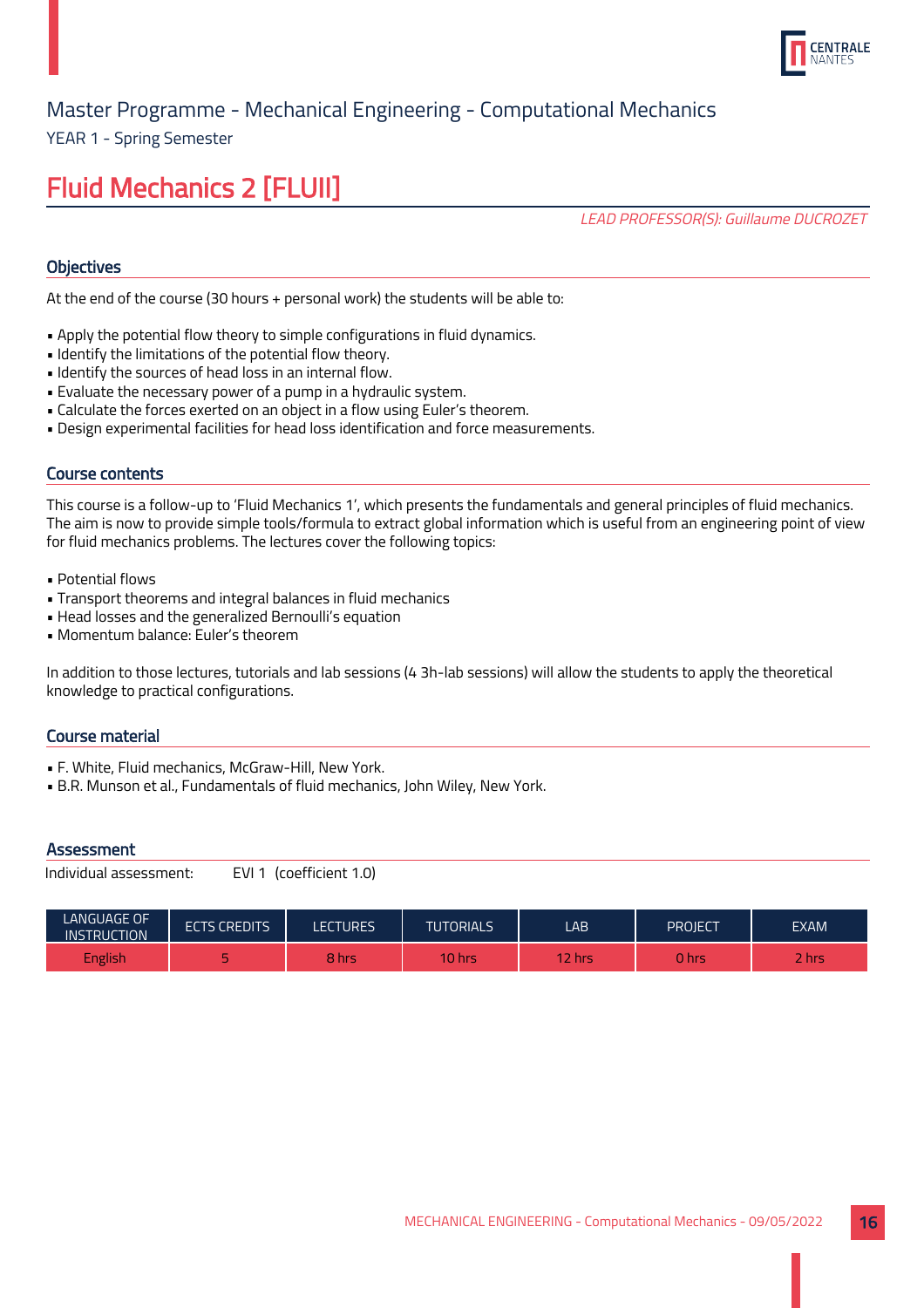

YEAR 1 - Spring Semester Master Programme - Mechanical Engineering - Computational Mechanics

### Conferences and Initiation to Research [INITR]

LEAD PROFESSOR(S): Christian BURTIN

#### **Objectives**

At the end of the course, the students will be able to:

- Write a scientific and technical paper on mechanical engineering area
- Establish the reasoning of scientific paper writing
- Present orally and clearly scientific data in the context of mechanical engineering
- Write the abstract on an article

#### Course contents

The goal is preparing undergraduate students to start a PhD or any relative research activity (academic or industrial) in the context of mechanical engineering. The course INITR is composed of four main parts :

Part A : lecture on IMRAD concept

Part B : Scientific paper reading and analysis based on IMRAD

Part C : Oral presentation and discussion

Part D: How to write the abstract of an article

These parts represent how to organize and publish (Part B and part D), how to communicate (Part C) and how to prepare and present a technical and scientific report (Part A). Applications are given for engineering works.

#### Course material

#### **Assessment**

| <b>LANGUAGE OF</b><br><b>INSTRUCTION</b> | <b>ECTS CREDITS</b> | LECTURES     | <b>TUTORIALS</b> | LAB          | PROIECT      | <b>EXAM</b> |
|------------------------------------------|---------------------|--------------|------------------|--------------|--------------|-------------|
| <b>English</b>                           | $\sim$              | <b>Thrs.</b> | 2 hrs            | <b>O</b> hrs | <b>O</b> hrs | 0 hrs       |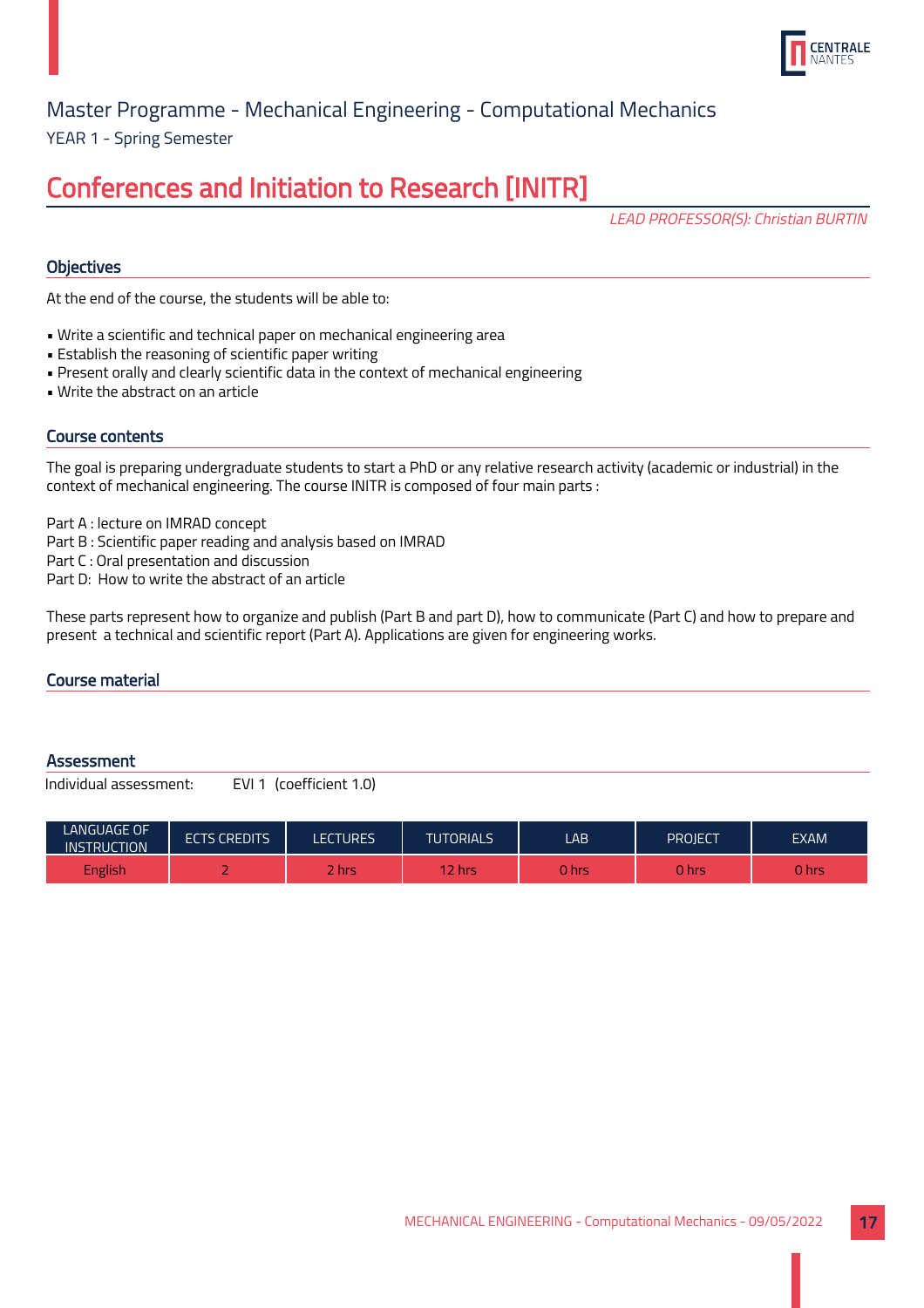

YEAR 1 - Spring Semester

### Numerical Analysis [NUMAN]

LEAD PROFESSOR(S): Anthony NOUY

#### **Objectives**

This course covers both theoretical and practical aspects of numerical analysis. At the end of the course (30 hours + personal work) the students will be able to understand classical numerical methods used in computational science for the solution of systems of equations, the computation of eigenvalues of matrices, the approximation or integration of functions.

#### Course contents

- Fundamentals of linear algebra.
- Linear systems of equations.
- Eigenvalue problems.
- Nonlinear systems of equations.
- Approximation and interpolation of functions.
- Numerical integration.

#### Course material

- G. Allaire and S. M. Kaber. Numerical linear algebra. Springer, 2007.
- E. Suli and D. Mayers. An Introduction to Numerical Analysis. Cambridge University Press, 2003.

#### **Assessment**

| <b>LANGUAGE OF</b><br><b>INSTRUCTION</b> | <b>ECTS CREDITS</b> | LECTURES       | <b>TUTORIALS</b> | LAB         | PROJECT | EXAM  |
|------------------------------------------|---------------------|----------------|------------------|-------------|---------|-------|
| English                                  |                     | <b>16 hrs.</b> | 14 hrs           | <b>Ohrs</b> | 0 hrs   | : hrs |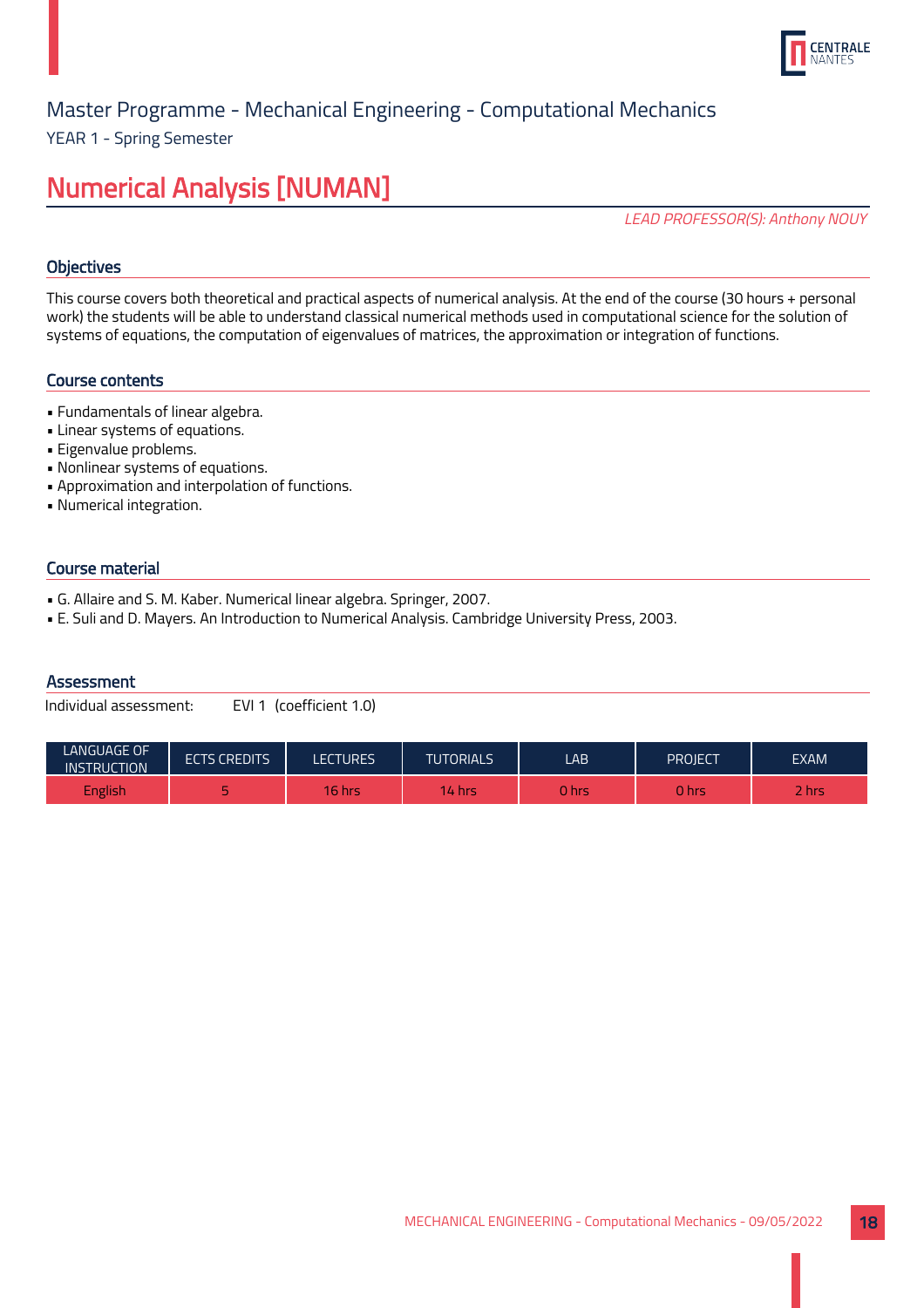

YEAR 1 - Spring Semester

# Programming and Algorithmics [PROGR]

LEAD PROFESSOR(S): Alexis SALZMAN

#### **Objectives**

At the end of the course (30 hours + personal work) the students will be able to:

- Handle creation and compilation of simple programs in C++ with basic algorithms (loop, function, computing with array, etc)
- Understand programs using all kind of variables (standard, pointer reference, array and enumeration)
- Understand programs using object-oriented paradigm (basic concept, Inheritance, Polymorphism) and associated algorithms (encapsulation, etc)
- Understand programs using template paradigms (template function, template class) and associated algorithms (generality, etc)
- Understand programs using STL library and associated algorithms (linked list, trees, hash function, etc)
- Acquire knowledge on development tools.

#### Course contents

Lectures present, step by step, all the programmatic and algorithmic components of a rich programming language: C++. This language first offers a way to learn the key concepts of structured programming and compilation which are rather common in other languages (C, Fortran, Basic etc). Some advanced aspects such as pointers and references will also be studied in this first part of the course. Basic algorithmic concepts (bloc, scope, loop, function, etc) are given in this introduction.

Then, based on this knowledge, the students will learn other programming paradigms that are also available in this language:

• Object-oriented programming. Basic concept and design are presented first. Then two important aspects, Inheritance and Polymorphism, are explained to have a general idea of object-oriented strength.

• Template programming. Function and class template are briefly presented to understand the concept of genericity in a strongly typed language like C++.

Finally linked to C++ standard, an explanation of STL Library is provided. Understanding of the two previous paradigms is a pre-requisite to follow this last part of the course. It is an introduction designed to help students to navigate in this vast library that offers really efficient tools and encapsulates complex algorithms.

A lecture on development tools which help programmers concludes the course.

Homework and lab sessions will provide a way to assimilate lecture content.

#### Course material

- The C++ Programming Language (4th edition), Bjarne Stroustrup, Addison-Wesley Professional ISBN 978-0-321-56384-2
- The C++ Standard Library: a tutorial and reference (2nd edition), Nicolai M. Josuttis ISBN 978-0321623218

#### **Assessment**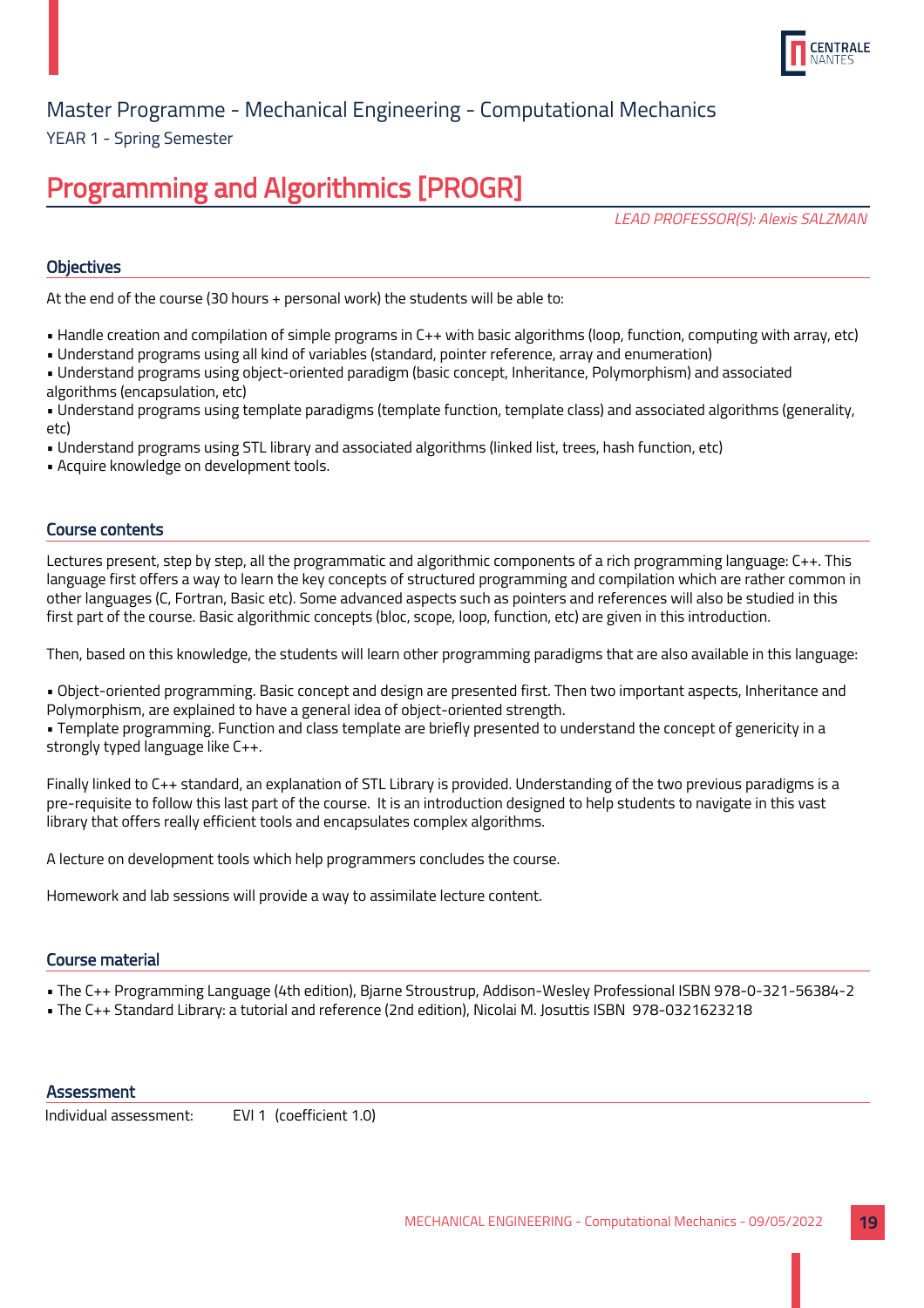

| <b>LANGUAGE OF</b><br><b>INSTRUCTION</b> | <b>ECTS CREDITS</b> | <b>LECTURES</b> | <b>TUTORIALS</b> | LAB    | PROJECT | <b>EXAM</b> |
|------------------------------------------|---------------------|-----------------|------------------|--------|---------|-------------|
| <b>English</b>                           |                     | 14 hrs          | <b>O</b> hrs     | 16 hrs | 0 hrs   | 2 hrs       |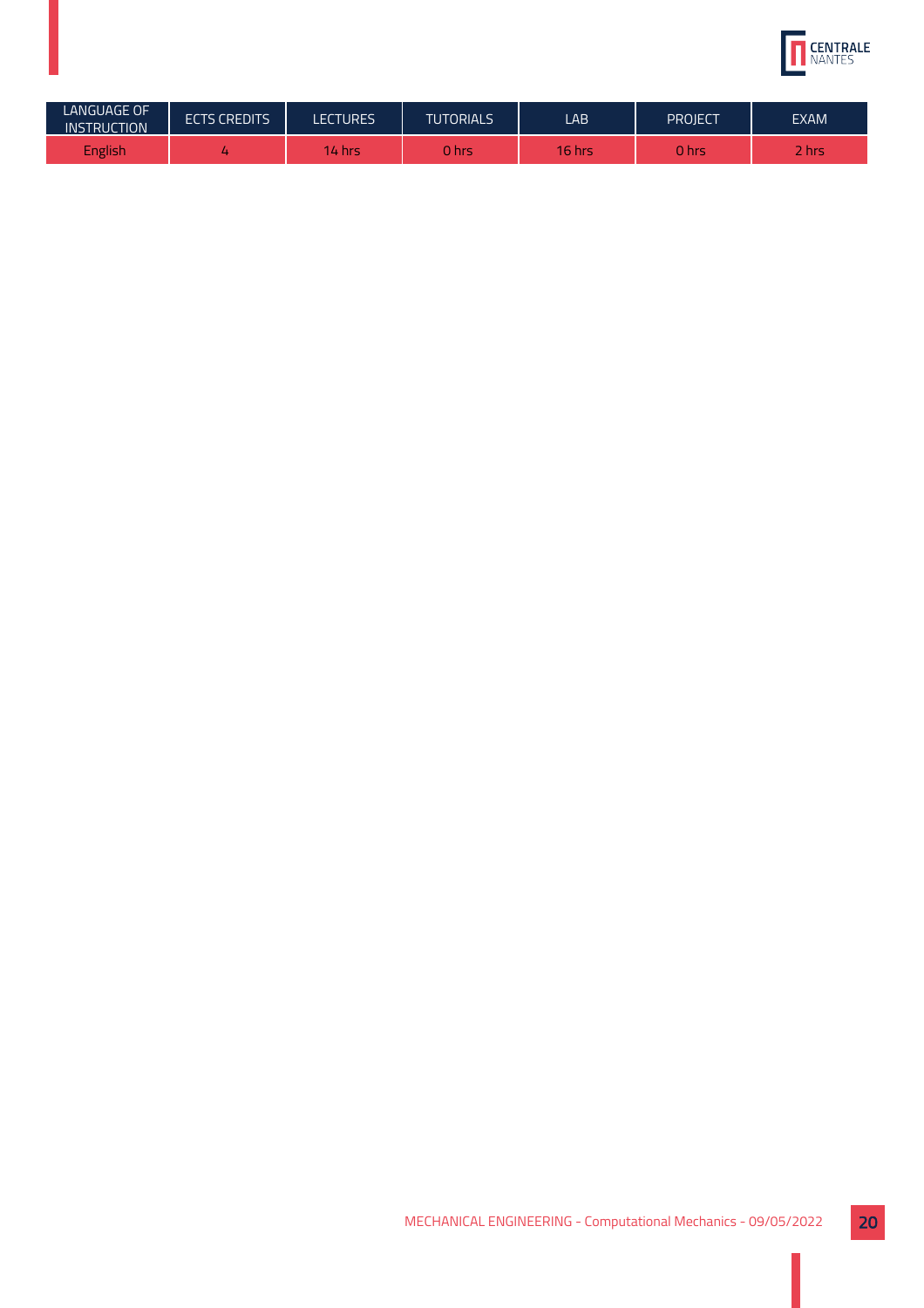

YEAR 1 - Spring Semester

# Probability and Statistics [PRSTA]

LEAD PROFESSOR(S): Marie BILLAUD

#### **Objectives**

At the end of the course the students will be able to:

- Describe and model a random experiment (sample set, set of events, probability, using random variable, random vectors) together with probability axioms, independence, conditionality
- Calculate the probability distribution, moments of random variable and random vectors
- Manipulate the usual probability distributions (Bernoulli, Binomial, Poisson, Exp, Normal, Chi-quare, etc)
- Construction of approximations of probability distributions using different definitions of convergence, and convergence
- theorems for sequences of random variables
- Apply tools developed for probability to statistics
- Calculate some statistical estimators by means of point wise estimation, interval estimation
- Undertake some statistical tests and apply regression

#### Course contents

This courses gives an introduction to probability and statistics. In the first chapters, we present fundamental notions of probability theory. Then, the last chapters are dedicated to Statistics where we focus on estimation.

- 1. Probability definition
- 3. Random vectors
- 4. Functions of random variables
- 5. Sequences of random variables
- 6 . Pointwise estimation
- 7. Estimation by confidence interval

#### Course material

- D. Fredon, M. Maumy-Bertrand, F. Bertrand: Statistiques et Probabilités en 30 fiches 2009 Dunod.
- J. Jacod and P. Protter: Probability Essentials 2004 Springer.

#### **Assessment**

| LANGUAGE OF.<br><b>INSTRUCTION</b> | <b>ECTS CREDITS</b> | LECTURES | <b>TUTORIALS</b> | LAB         | PROIECT | <b>EXAM</b>   |
|------------------------------------|---------------------|----------|------------------|-------------|---------|---------------|
| <b>English</b>                     |                     | 14 hrs   | 16 hrs           | <b>Thrs</b> | 0 hrs   | $\sim$<br>hrs |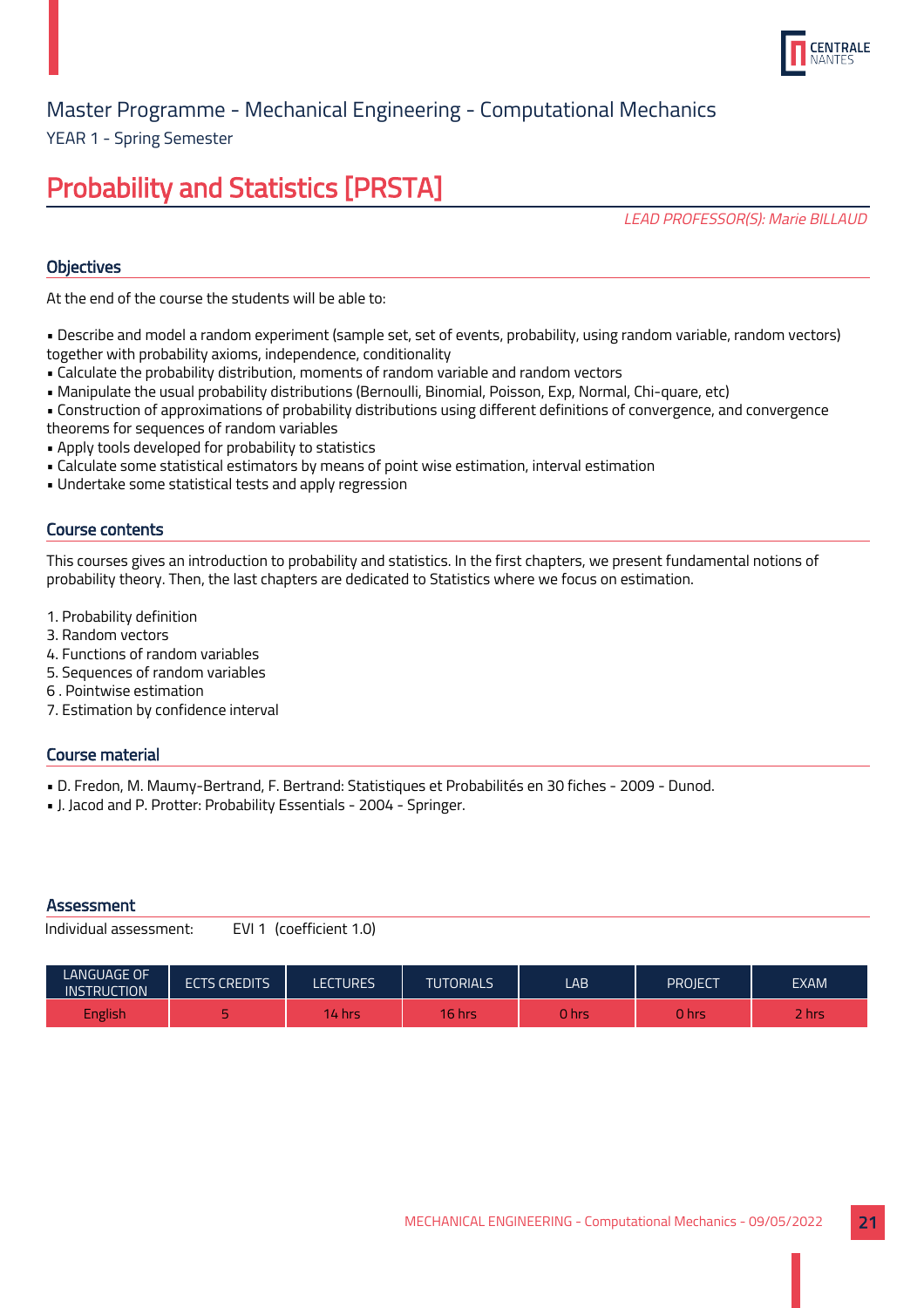

YEAR 1 - Spring Semester

# Structural Mechanics [STRME]

LEAD PROFESSOR(S): Thomas HEUZE

#### **Objectives**

This course is an introduction to structural mechanics, focuses more particularly on the study of the equilibrium of linear elastic slender structures like beams, but also lattice trusses, undergoing infinitesimal strain and displacements in order to design them with respect to external loads. This will provide some of the basic tools for engineers to design simple mechanical systems with simplified approaches. The basic concepts required for this course will have already been introduced in the continuum mechanics course during the first semester. These concepts are here particularized for slender structures; the same methodology of analysis of a problem is also followed during this course.

At the end of the course (30 hours + personal work), the students will be able to:

• understand what are the key points in defining the kinematics of a beam.

• define the problem of the equilibrium of a beam or a lattice trusses in infinitesimal strain by writing a Boundary Value Problem (BVP), and choose the right set of boundary conditions.

• understand the different possible approaches available for the solution of that BVP, and solve it.

#### Course contents

The course outline is as follows:

- Study of 3D solutions of beams: torsion and pure bending
- Introduction to the Bernoulli beam theory:
- kinematics,
- modelling of internal forces,
- equilibrium and boundary conditions,
- writing of the Boundary Value Problem (BVP).
- Study of the in-plane bending subproblem.
- Force and displacement solution approaches
- Isostatic/hyperstatic beams, and strength criteria applied to beams
- Study of lattice trusses
- writing of the Boundary Value Problem (BVP); solution.
- Opening. Choice between (depending on the year):
- buckling of beams,
- Vibration of beams
- introduction to curved beams

#### Course material

- Beams, plates and shells. Donnell Lloyd Hamilton (1976). Mc Graw-Hill.
- Poutres et arcs élastiques. Patrick Ballard, (2009), Editions de l'Ecole Polytechnique.
- Handbook of Structural Mechanics. (2001) Patrice Cartraud.
- Poutre et plaques. Jean-Louis Batoz (1990). Editions Hermès.
- Théorie des poutres. Serge Laroze (1980). Paris Eyrolles.
- Mécanique des structures. Tome2: Poutres. Serge Laroze. Éditeur Toulouse Cépaduès-Éd. DL 2005.
- Mécanique des structures. Tome 5: Poutres exercices. Serge Laroze. Éditeur Toulouse Cépaduès-Éd. DL 2005,

#### **Assessment**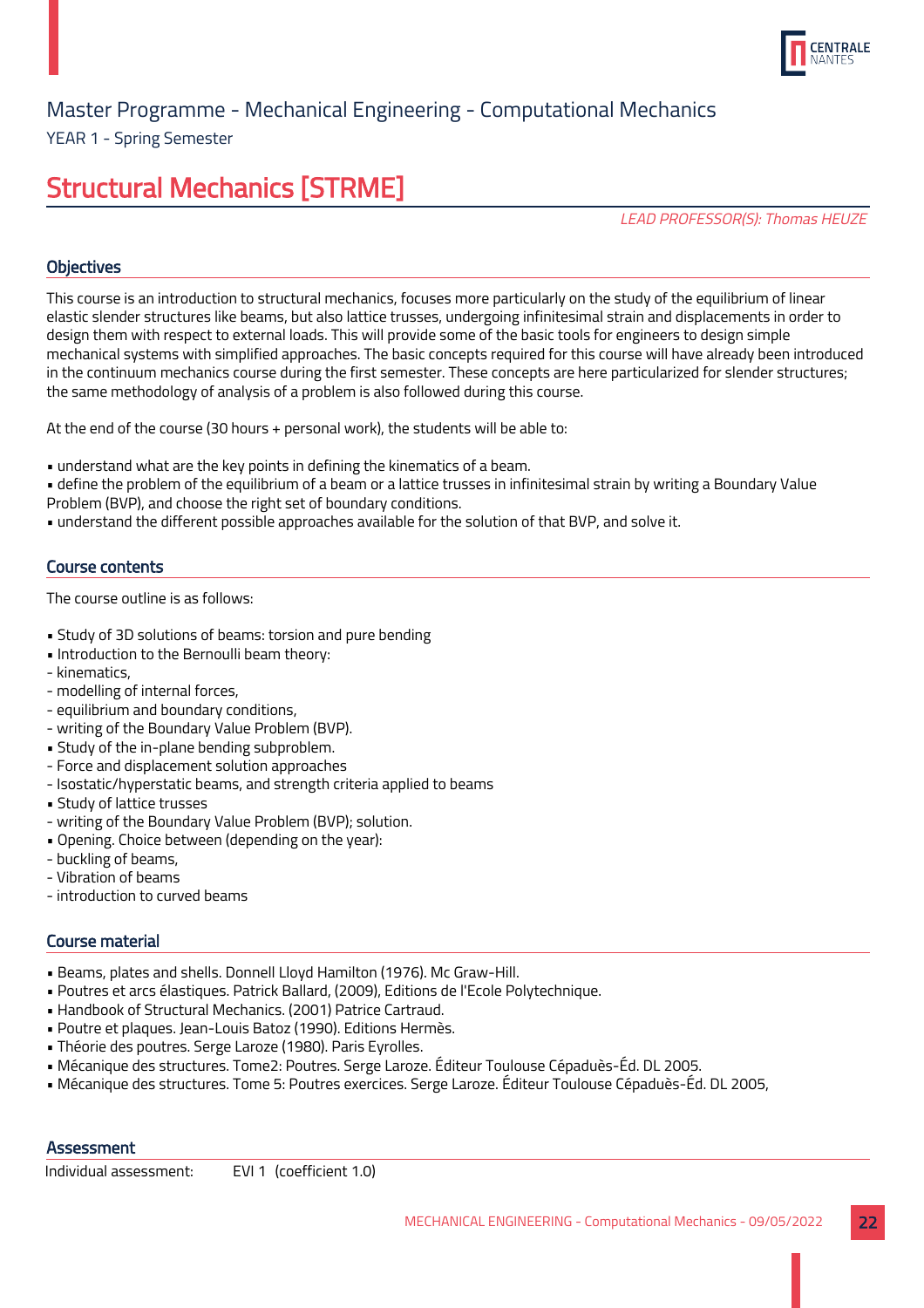

| <b>LANGUAGE OF</b><br><b>INSTRUCTION</b> | <b>ECTS CREDITS</b> | <b>LECTURES</b> | <b>TUTORIALS</b> | LAB   | PROJECT | <b>EXAM</b> |
|------------------------------------------|---------------------|-----------------|------------------|-------|---------|-------------|
| <b>English</b>                           |                     | 16 hrs          | 14.<br>hrs       | າ hrs | 0 hrs   | 2 hrs       |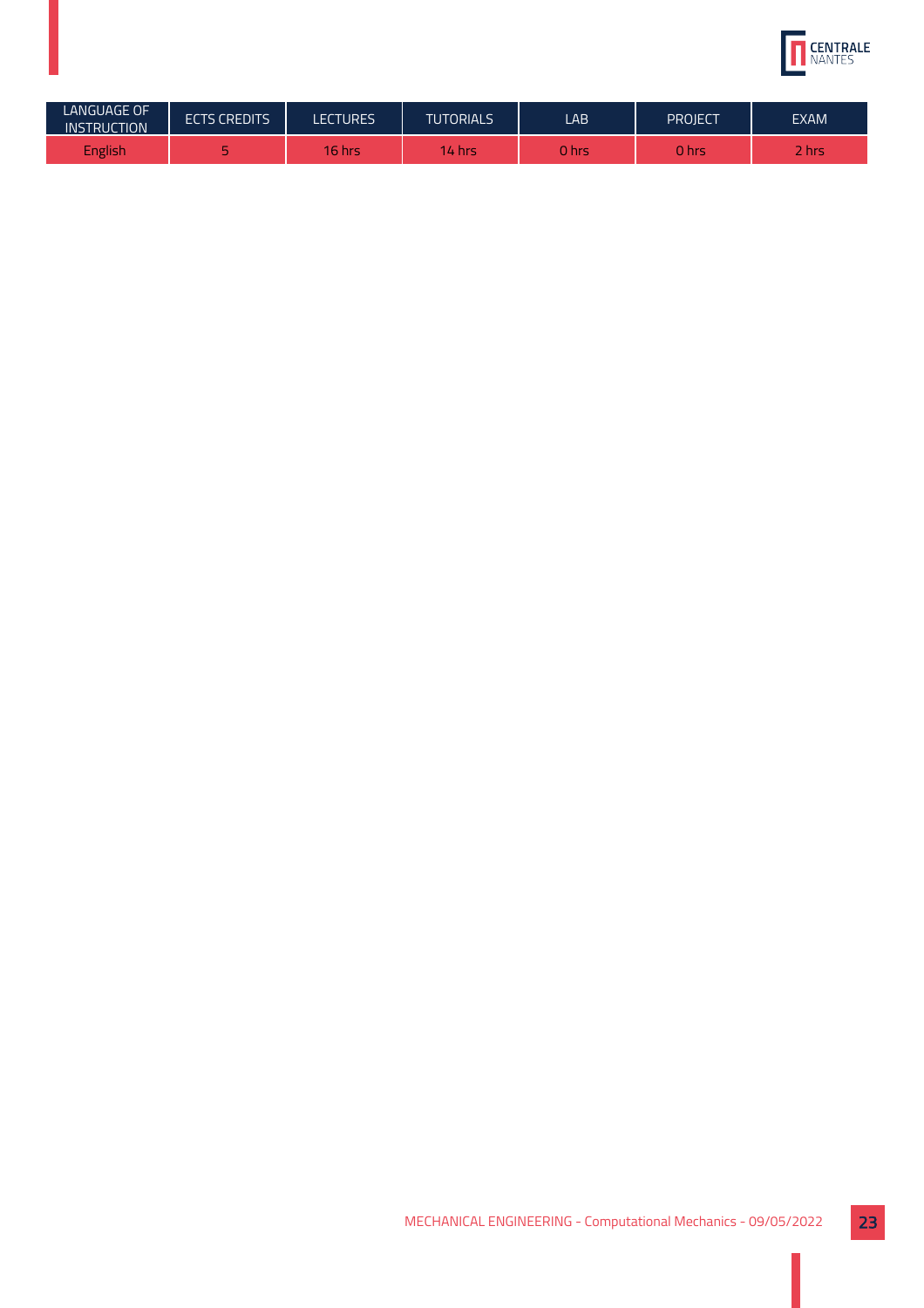

YEAR 1 - Spring Semester

# Cultural and Communication English [CCE2]

LEAD PROFESSOR(S): Spencer HAWKRIDGE

#### **Objectives**

Interview techniques and communicational English:

- Understand the general concepts of interactive communication
- Build a media project
- Acquire interview techniques
- Understand the process of sourcing and checking facts and figures
- Understand issues related to plagiarism
- Create a bibliography
- Behavioral skills in an inter-cultural environment:
- Strengthen self-confidence and capacity for interaction
- Develop active listening and reformulation skills

Individual assessment: EVI 1 (coefficient 1.0)

• Develop networking skills

#### Course contents

Cultural and Communicational English: exercises to explore in practice the areas of culture and communication. Media project (for example: prepare, conduct and promote interviews for a radio programme: L'Heure Centralienne (http: //www.euradionantes.eu/emission/l-heure-centralienne), with the contribution of professors, PhD students, industrial partners, industry players at fairs, etc.

#### Course material

Written and televised press, information and digital tools, general documents business environment and company strategies. Internet conferences (Ted Talks, etc.), our own educational materials on Hippocampus (Moodle). Our own eZoomBook template for the Intercultural project.

#### **Assessment**

| LANGUAGE OF<br><b>INSTRUCTION</b> | <b>ECTS CREDITS</b> | <b>LECTURES</b> | TUTORIALS <sup>1</sup> | LAB    | PROJECT | <b>EXAM</b> |
|-----------------------------------|---------------------|-----------------|------------------------|--------|---------|-------------|
| English                           | 4                   | 0 hrs           | 32 hrs                 | 0 hrs' | 0 hrs   | 0 hrs       |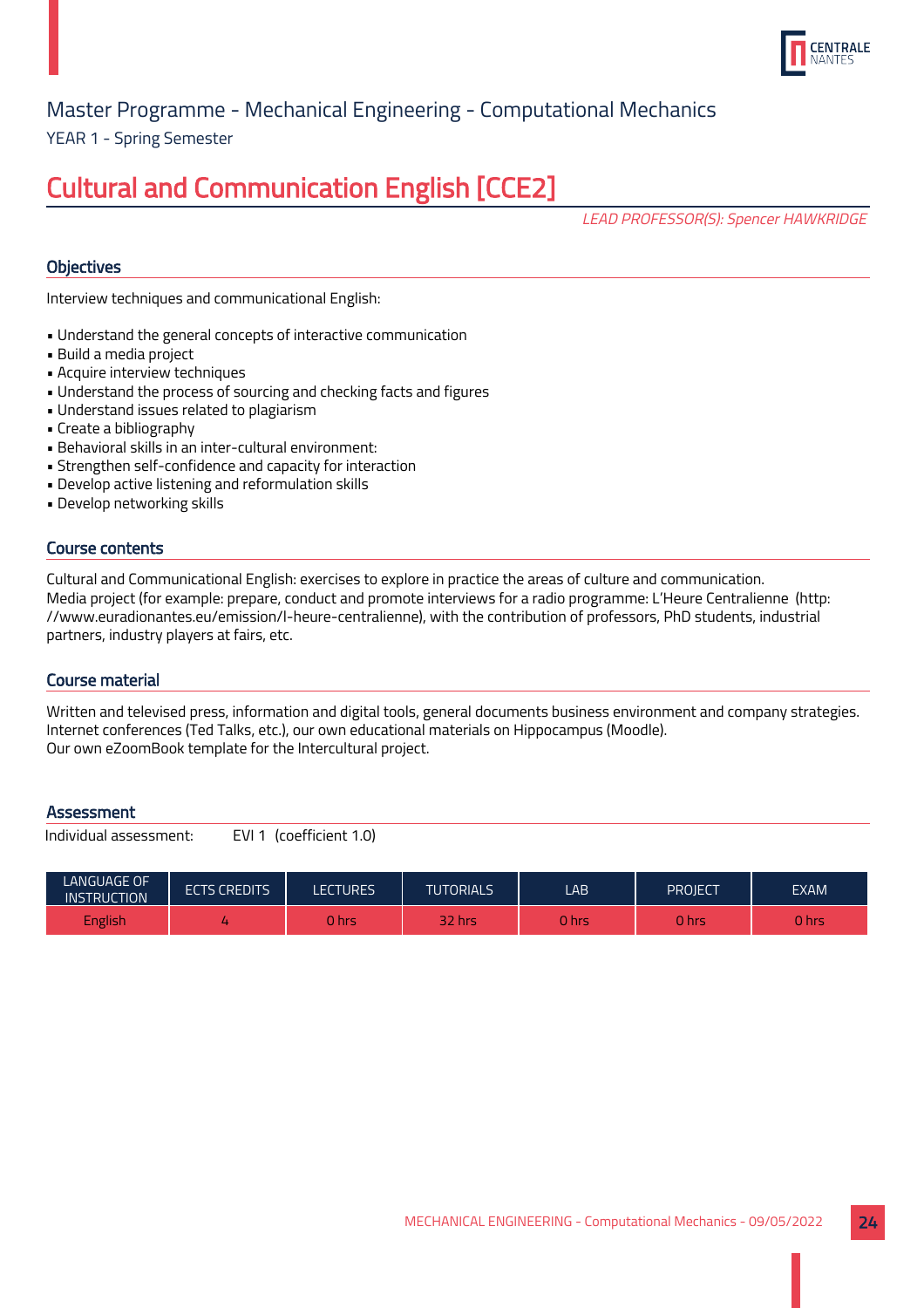

YEAR 1 - Spring Semester

# Spanish Language [ESP2]

LEAD PROFESSOR(S): Marta HERRERA

#### **Objectives**

For beginners:

Practice and reinforcement of the five skills (oral and written expression and comprehension as well as interaction) Acquisition of vocabulary and linguistic structures

Be able to talk about yourself and those around you

Be able to express oneself during daily activities

Know how to give your opinion

For advanced students:

Practice and reinforcement of the five skills (oral and written expression and comprehension as well as interaction) Acquisition of specialised vocabulary Be able to understand the essential content of concrete or abstract subjects including a technical discussion Be able to communicate spontaneously and fluently

Be able to express oneself in a clear and detailed manner, to express an opinion on a topical subject

#### Course contents

For beginners:

Personal environment (introduce yourself, express yourself, your tastes, your character, your hobbies, etc.), your surroundings (friends, family, location, climate), your interests (sports, leisure) Present tense (regular and irregular) Language patterns to express habit, obligation, "gustar" and its equivalents, Possessive adjectives Differences between "es", "está", "hay" Use of "por" and "para" Adverbs and frequency patterns Numeral adjectives

For advanced students: Knowledge of the Hispanic world (economic, technical, cultural and social environment) Present tense (regular and irregular) Imperative Past tenses Direct / indirect style Future tense Conditional tense Present and past subjunctive moods

#### Course material

Preparation manuals, our own tailor-made documents, written and internet press, general civilization documents, digital tools

#### **Assessment**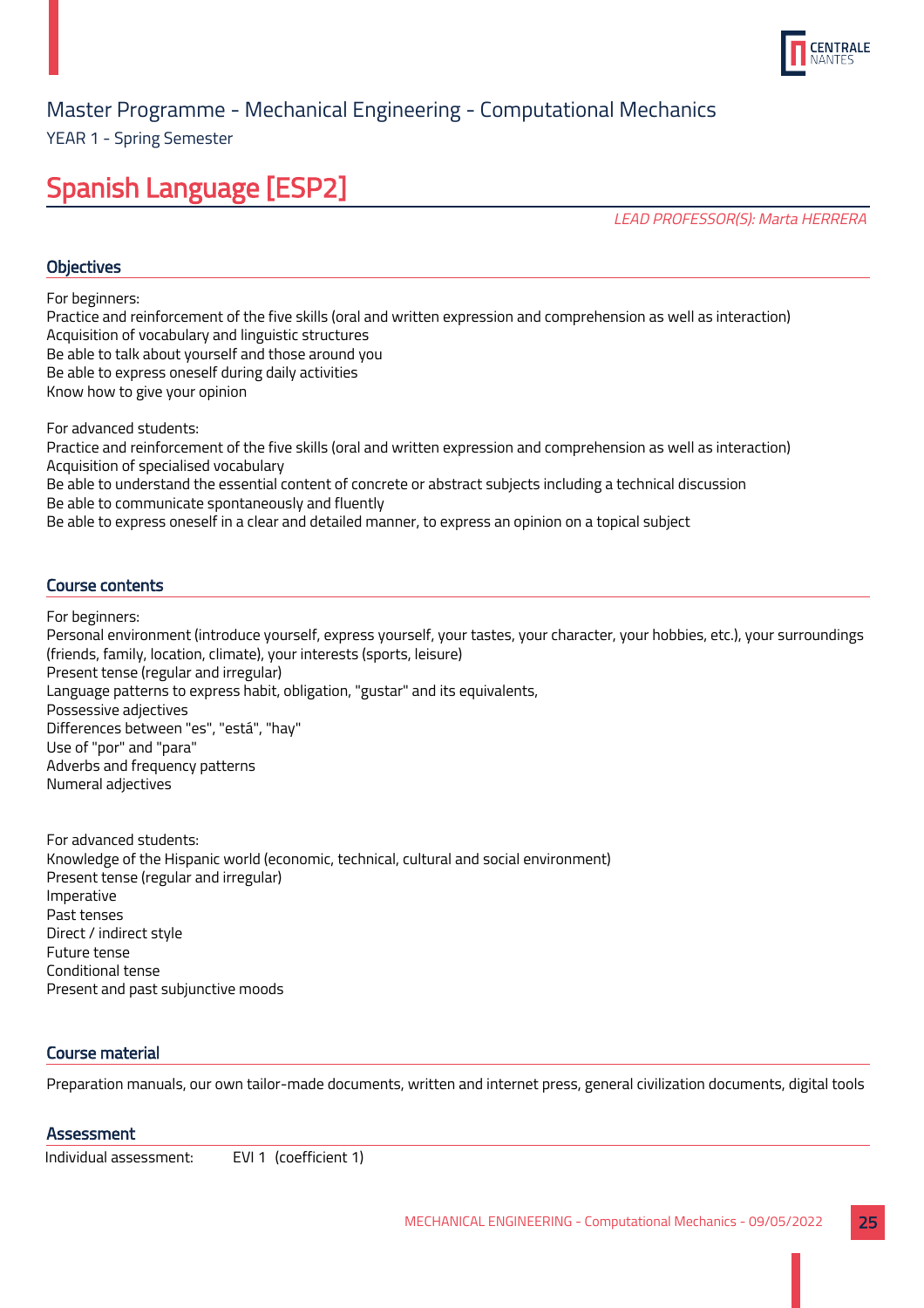

| <b>LANGUAGE OF</b><br><b>INSTRUCTION</b> | <b>ECTS CREDITS</b> | <b>LECTURES</b> | <b>TUTORIALS</b> | LAB   | PROJECT | <b>EXAM</b>  |
|------------------------------------------|---------------------|-----------------|------------------|-------|---------|--------------|
| <b>English</b>                           |                     | ) hrs           | 32.<br>hrs       | າ hrs | 0 hrs   | <b>O</b> hrs |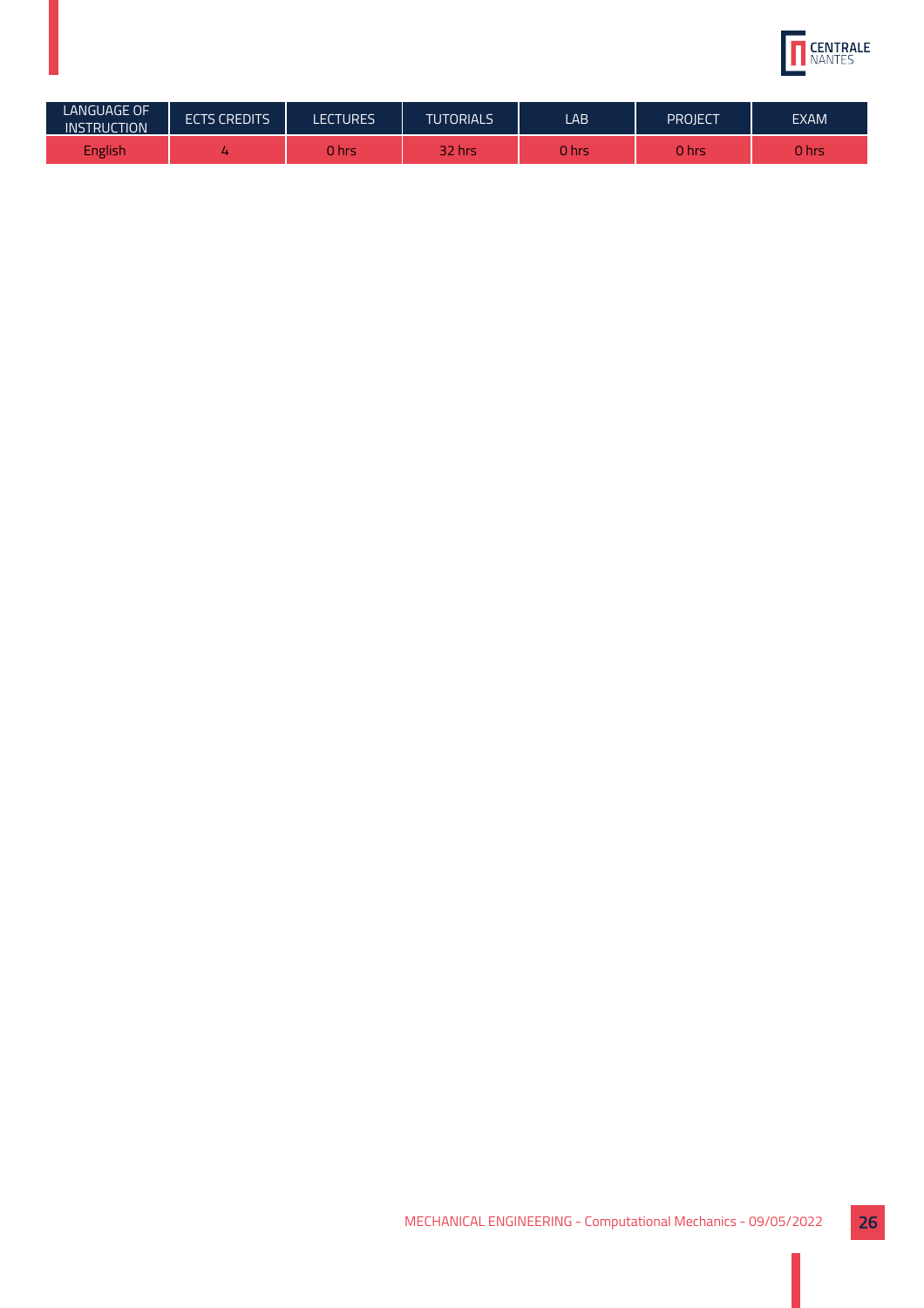

YEAR 1 - Spring Semester

# French Language [FLE2]

LEAD PROFESSOR(S): Silvia ERTL

#### **Objectives**

The objective is to familiarize the learner with the French language and French culture through an entertaining task-based communicative language teaching, focused on speaking combined with:

- Phonetics
- Self-correcting exercises on our learning platform
- Learning Lab activities
- Project work
- Tutoring

Course objectives include the acquisition and reinforcement of vocabulary, syntax, and pronunciation by both traditional means and through the use of digital resources.

Students will learn general French, develop language skills of oral and written comprehension and expression.

After completing this course (32 hours + personal work), the students will be able to communicate in spoken and written French, in a simple, but clear manner, on familiar topics in the context of study, hobbies etc. Another important goal of this course is to introduce the student to French culture. At the end of the course (2 semesters), complete beginners can achieve an A1 level and some aspects of the A2 of The Common European Framework of Reference for Languages. More advanced students may aim for B1/B2 levels.

#### Course contents

Full range of practical communication language exercises: reading comprehension, listening comprehension, written expression, oral expression.

Learners will be able to use the foreign language in a simple way for the following purposes:

- 1. Giving and obtaining factual information:
- personal information (e.g. name, address, place of origin, date of birth, education, occupation)

• non-personal information (e.g. about places and how to get there, time of day, various facilities and services, rules and regulations, opening hours, where and what to eat, etc.)

- 2. Establishing and maintaining social and professional contacts, particularly:
- meeting people and making acquaintances
- extending invitations and reacting to being invited
- proposing/arranging a course of action

• exchanging information, views, feelings, wishes, concerning matters of common interest, particularly those relating to personal life and circumstances, living conditions and environment, educational/occupational activities and interests, leisure activities and social life

3. Carrying out certain transactions:

- making arrangements (planning, tickets, reservations, etc.) for travel, accommodation, appointments, leisure activities
- making purchases
- ordering food and drink